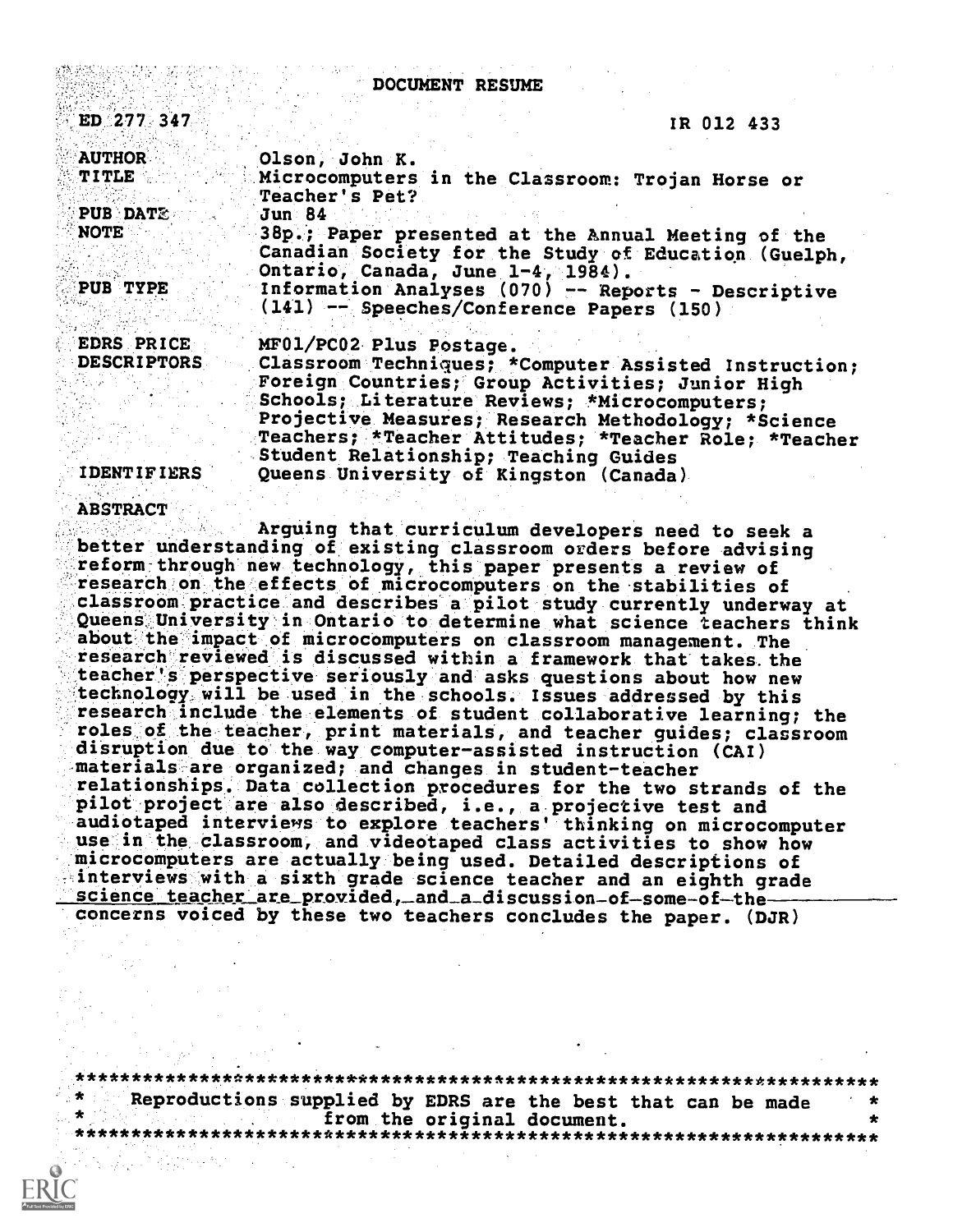Office of Educational Research and Improvement EDUCATIONAL RESOURCES INFORMATION CENTER (ERIC)

**N** This document has been reproduced as<br>originating it.<br>
○ Mino: changes have been or organization<br>
○ Mino: changes have been made to improve<br>reproduction quality.

Points of view or opinions stated in this docu-ment do not necessarily represent official 0ErI position or policy.

Microcomputers in the Classroom: Trojan Horse or Teacher's Pet?

> John K. Olson Queen's University Kingston, Ontario Canada

Paper presented at the Annual Meeting of the Canadian Society for the Study bf Education, Guelph, Ont. June 1984

 $2 \sqrt{2}$ 

BEST COPY AVAILABLE

"PERMISSION TO REPRODUCE THIS MATERIAL HAS BEEN GRANTED BY

John K. Olson

TO THE EDUCATIONAL RESOURCES INFORMATION CENTER (ERIC)."

 $KO/A+JJ$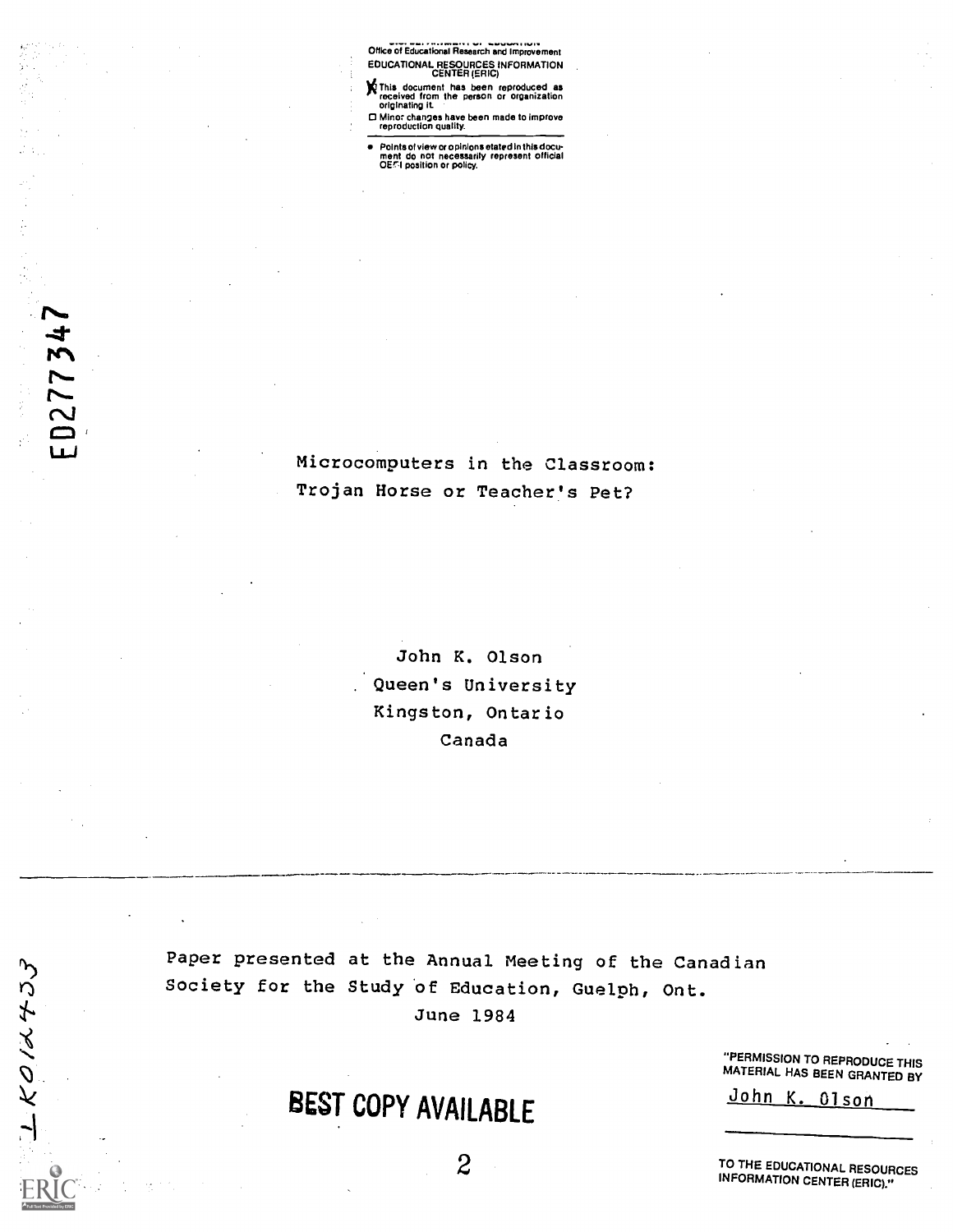#### MICROCOMPUTERS AND THE CURRICULUM

Those who would wish to alter the routines of the classroom; those who want to get teachers to do things another way would be well advised to find out what it might mean to teachers to do things differently. Microcomputers, for some of those who advocate them are for them ikons celebrating new ways of educating children; for others the microcomputer is more like a trojan horse inside of which are forces which might disrupt the routines of the classroom. The advocates see a new order; one to which they hope to rally teachers, but teachers are concerned about the old order and its functions. How will these two universes interact?

Behind this paper is a plea for curricularists to seek a greater understanding of the existing order of things in the classroom so that we who advise reform through new approaches might understand the significance of what we propose. It is only good tactics that I argue for here; I'll save questions of grand strategy for another day.

Talk of computer literacy and the attention paid to such arguments for helping children\_become\_familiar\_with\_the technology shows just how central this new technology is. It should be noted that the appeal to literacy as a way of arguing for science in the curriculum never did receive the same attention and respect as is now given to appeals for computer literacy in official documents and the popular press.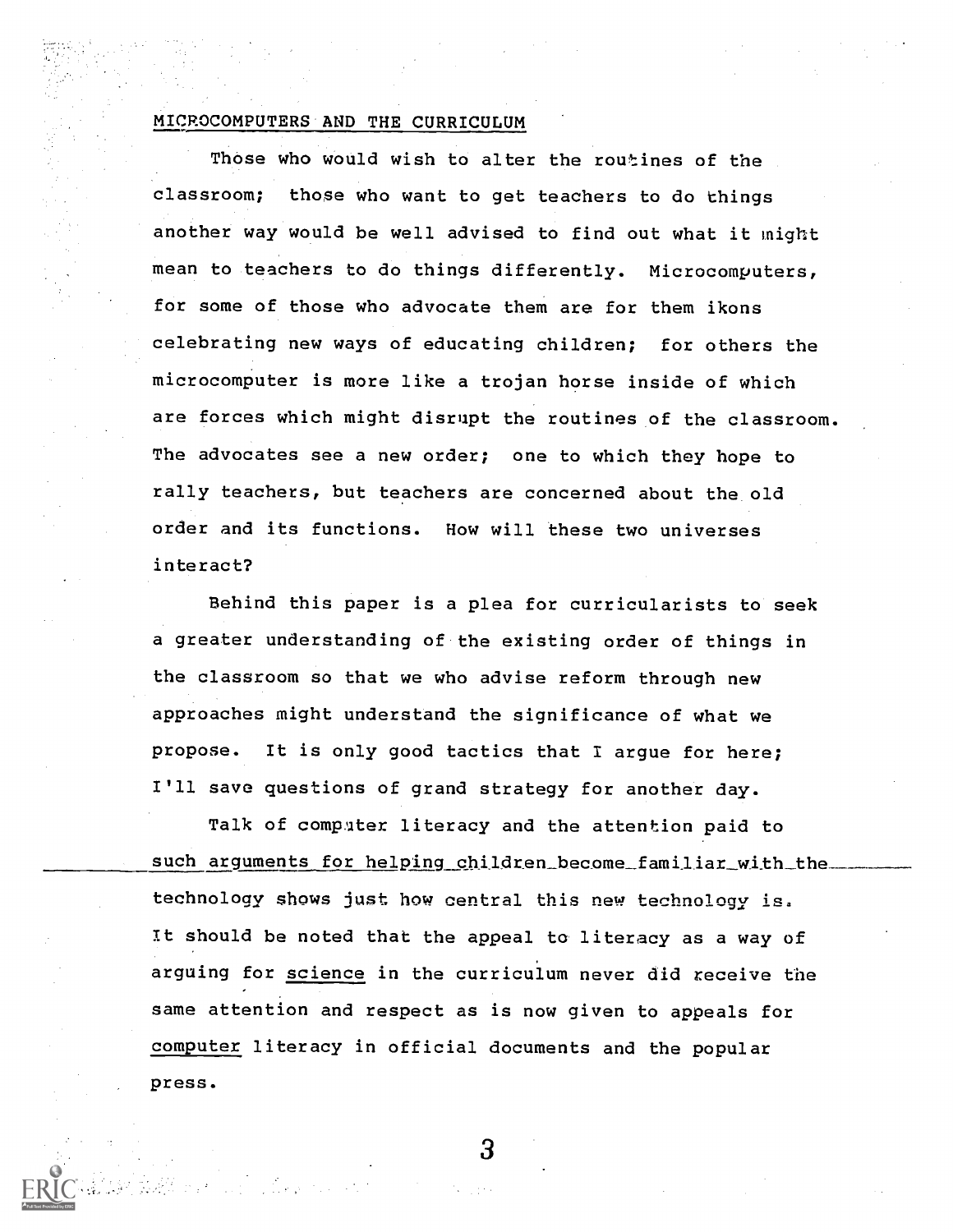Although computer literacy is an important goal, the really central issues emerge when we look at the computer as a basis for computer assisted learning. Decker Walker in his Kappan (1983) article on computers notes seven attributes of computer-based learning that are plusses; the list is impressive. Three interest me here: individually tailored learning; independent learning; and more active learning. These potentials for the technology raise interesting questions about the ways the technology will interact with how teachers prefer to run their classrooms. It may turn out although I hope not that what computers might best be able to do is not the kind of thing teachers have ever been comfortable with. This is certainly a suspicion to be harboured and to be concerned about.

 $\boldsymbol{2}$ 

Nonetheless there is no doubt that computers are special in the history of new technologies. They are not 'teaching machines; not the same as VCRs nor chalk boards; but how are they special? What are people claiming for them?

Here I think recent research on the classroom impacts of computers is Illuminating. We can begin to see some interesting research questions emerging from this literature. Behind the visionary claims being made for the technology, questions about the effect of microcomputers on the stabilities of classroom practice are emerging. I would like to point to these through a review of recent research. Having done that I want to return to a discussion of

Ą.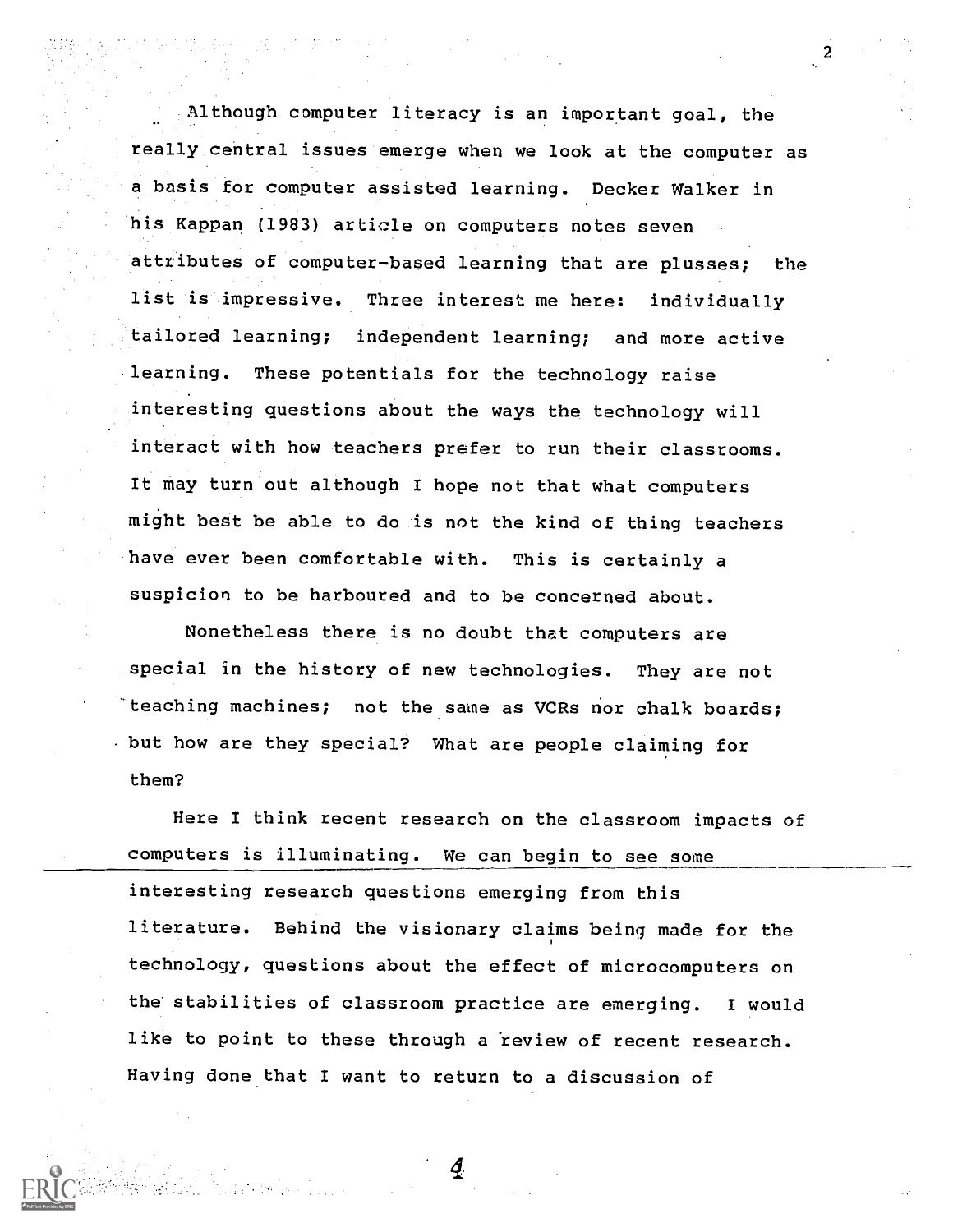research now underway at Queen's which is beginning to pursue some of these questions. I will discuss that research within a framework that takes the teacher's perspective seriously; that asks questions about how this technology will be used in schools.

## MICROCOMPUTERS AND THE CLASSROOM ORDER

Research reports I have looked at recently suggest that the social dimension of computer use is important. Jan Hawkins (1983) at Bank St. College hoped that doing LOGO would promote collaboration amongst children. However, instead of collaborating, the children consulted each other but did their own work. The children did not seem to value collaboration and did not share the researchers enthusiasm for collaborative learning. In reading this I wondered what the teacher thought of collaborative learning. There is always a danger that the researcher, having a commitment to particular forms of classroom organization, looks for those forms in the new technology or approach and is disappointed not to find them. (see for example, Beriak and Berlak, 1975).

While using microcomputers might have the potential for promoting collaboration that Jan Hawkins was looking for, that potential would have to be realized through the teacher. The teacher is the one who is ordering the life in the classroom, not the microcomputer.

Hawkins' work raises the further question of the role

5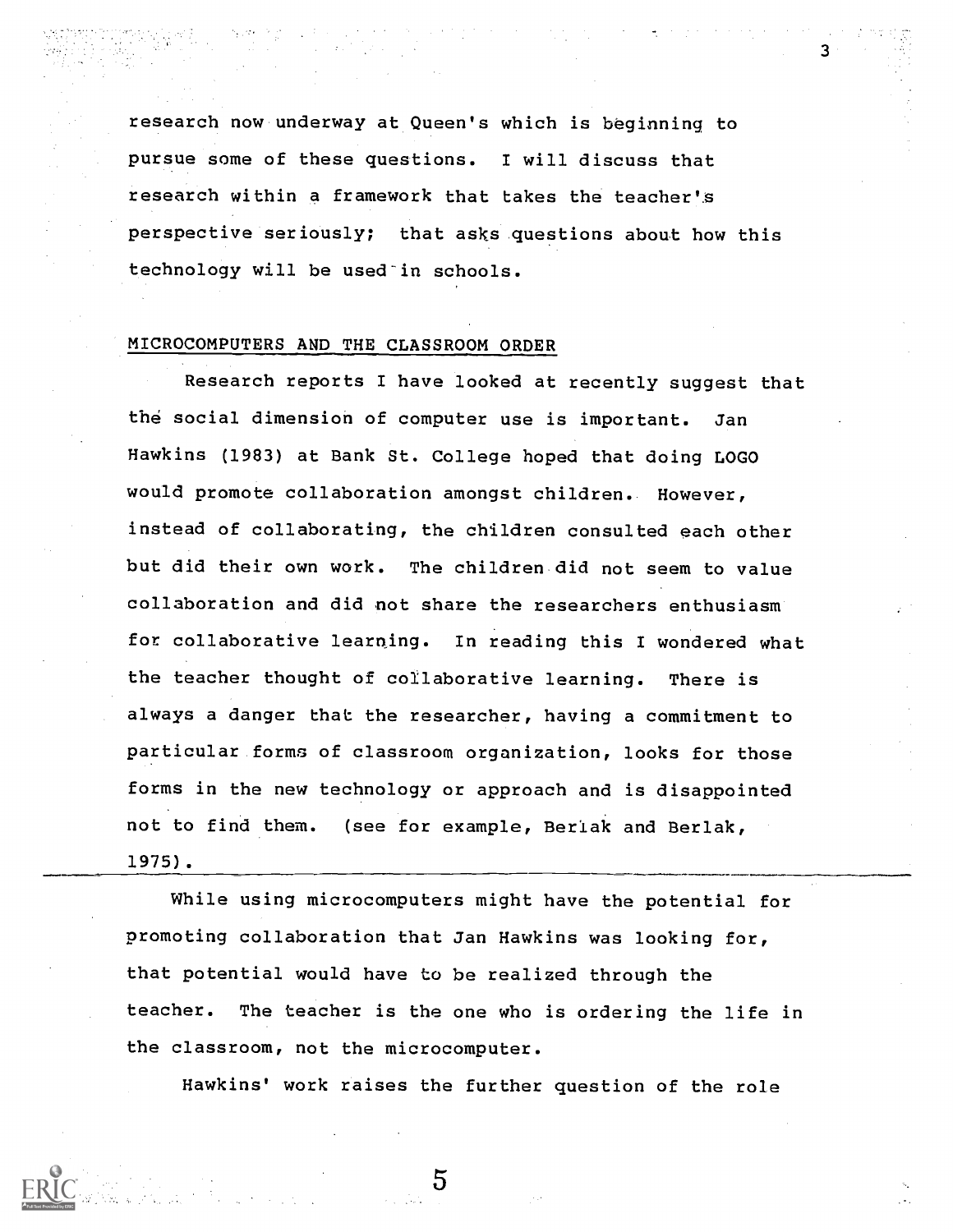of print materials and teacher guides. Perhaps the possiblity for collaboration was not built into the supporting printed materials, or if it was, it did not affect the way the teacher and the students used the material. Parenthetically, there seems to be much stress on quality programming in the literature but less attention given to the nature of support material. Often children must interact with only one microcomputer in the classroom and have to rely on print materials to help integrate the computer work with other activities.

Hawkins raises a central question about the indeterminate status of the computer in the classroom. Children consult together now because the work they do on the computer often isn't mainstream--not serious. What will happen when the work is serious and grades depend on it and children compete for grades? Will such fundamental issues for classroom life act as barriers to realizing the potentials of computers?

Marjorie Rogosa's (1979) study of CAL used for remedial purposes documents one of the fears that teachers have about CAL; the fear they cannot keep up the flow of work of the class. She found that teachers were worried about the flow of their classrooms being disrupted by the way the CAL materials were organized. Ironically the individual rates of progress that so concerned Rogasa's teacher are said to be one of the virtues of the technology; but apparently not entirely a virtue for teachers. (See also Richard Carlson,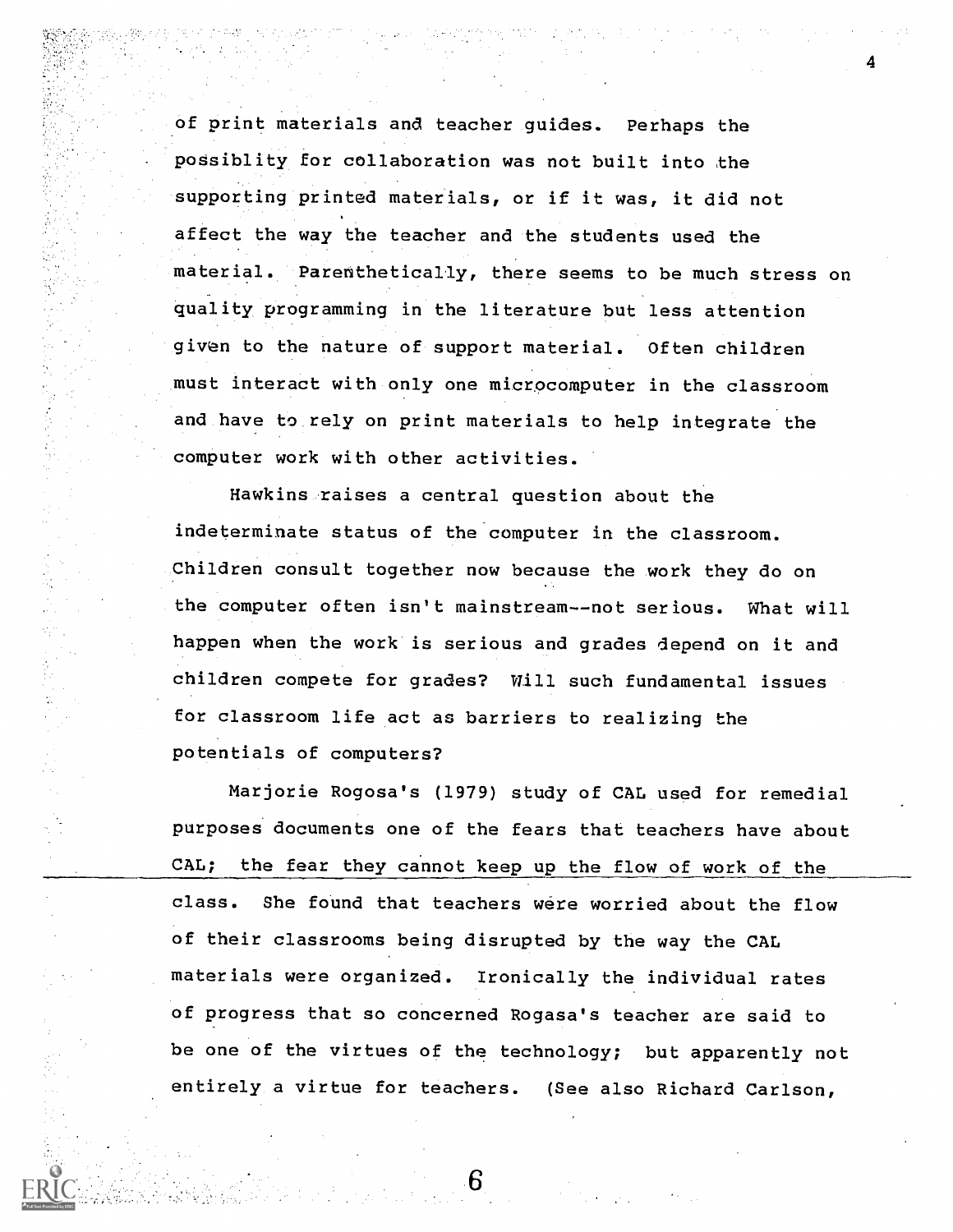1965).

Brine (1982) suggests that the computer can be used to N. shift the social climate of the classroom away from competition to collaboration, and he is concerned that the computer will in fact promote competition through the rush in the classroom for scarce resources. A change in student-teacher relationships is the implied norm in the Hawkins and Brine papers. It is not clear, however, how teachers might view this norm. Do teachers want to promote collaborative relationships within'their classroom? Is this what it means for them to have a computer in your classroom? What do teachers think about this idea? Although thinking about the potentials of the computer is important, I think it is also important for these norms to be looked at from the perspective of the teacher. How might research be conducted within the framework of such a concern? This question brings me to a discussion of our research into how teachers think about the impact of microcomputers on the classroom order.

# RESEARCHING THE TEACHER'S PERSPECTIVE

We are interested to find out what it means to teachers to work with microcomputers in their classrooms. Rather than focus on the visions of a new intellectual medium, we want to find out what teachers make of the technology in the way they use it. What challenges to the practical theories of teachers are posed by microcomputers? And particularly

7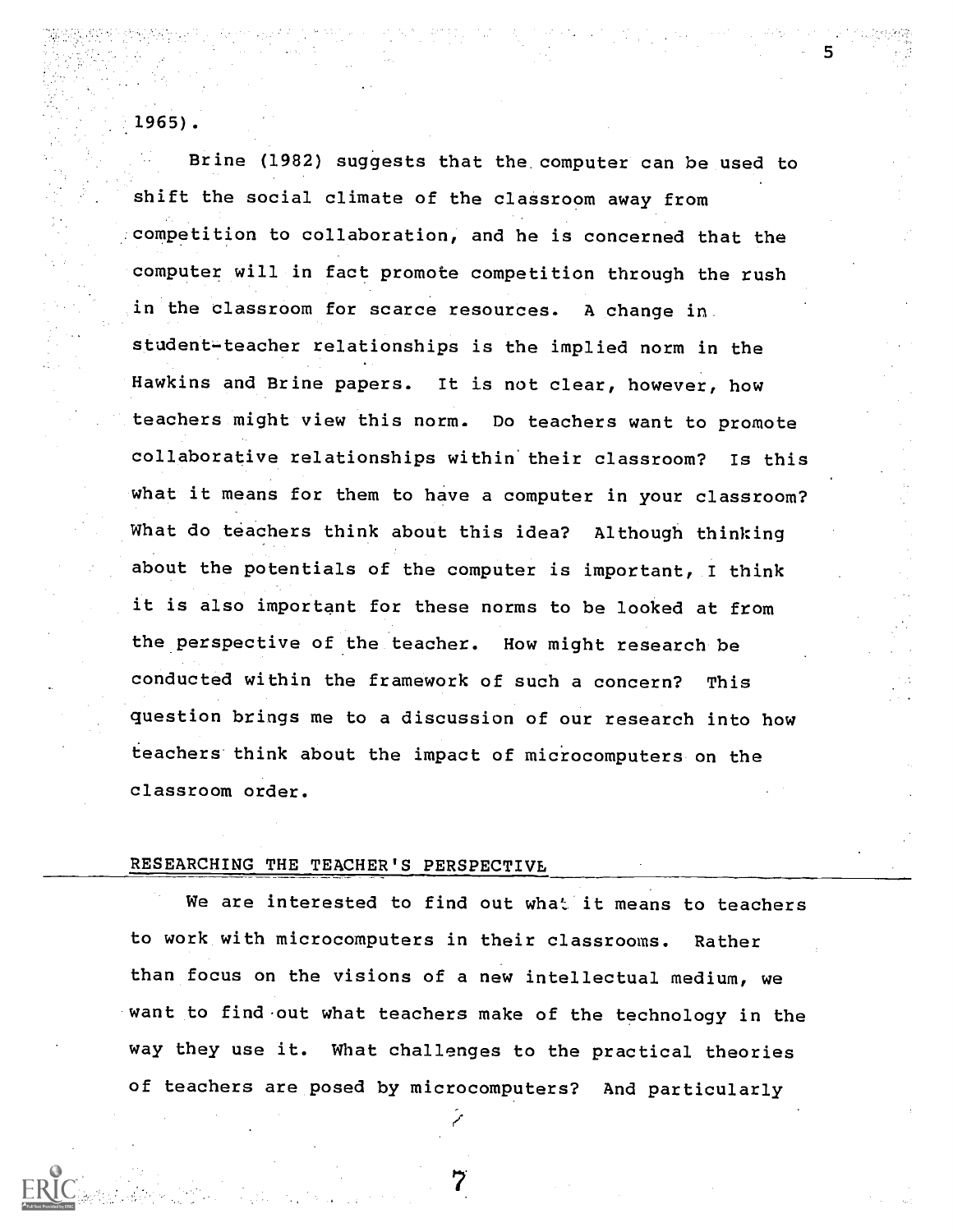what challenge to how teachers construe their influence in the classroom; a concept I will return to briefly later. I think research like this has the potential to inform those who plan teacher inservice courses and those who write the critical support documents that ought to go with the program disks and this is where I see research and development joininq together. Through joint effort people who engage in teacher education can begin to probe teacher thinking about microcomputers and people who design lessonware can investigate some of the factors that should be considered in developing effective lessonware and guides in support of what is seen on the computer.

6

Decker Walker warns us about what might happen if we are not careful in the way microcomputer potentials are promoted. He notes that they are hard to use and that there is much upset to routines associated with them. The rhetoric surrounding computers stresses breakthrough and innovation at a fast pace (See also Nicholls, 1983). Where is the teacher to place him/herself in all of this? What would a settled form of the technology look like from a teacher's perspective? Shouldn't we know something about how teachers see the technology in the classroom as part of the process of putting together school oriented machinery and software? Given these concerns it becomes important to know how teachers think about using microcomputers in their classrooms. How to research such a problem and with what sort of theoretical perspective in view?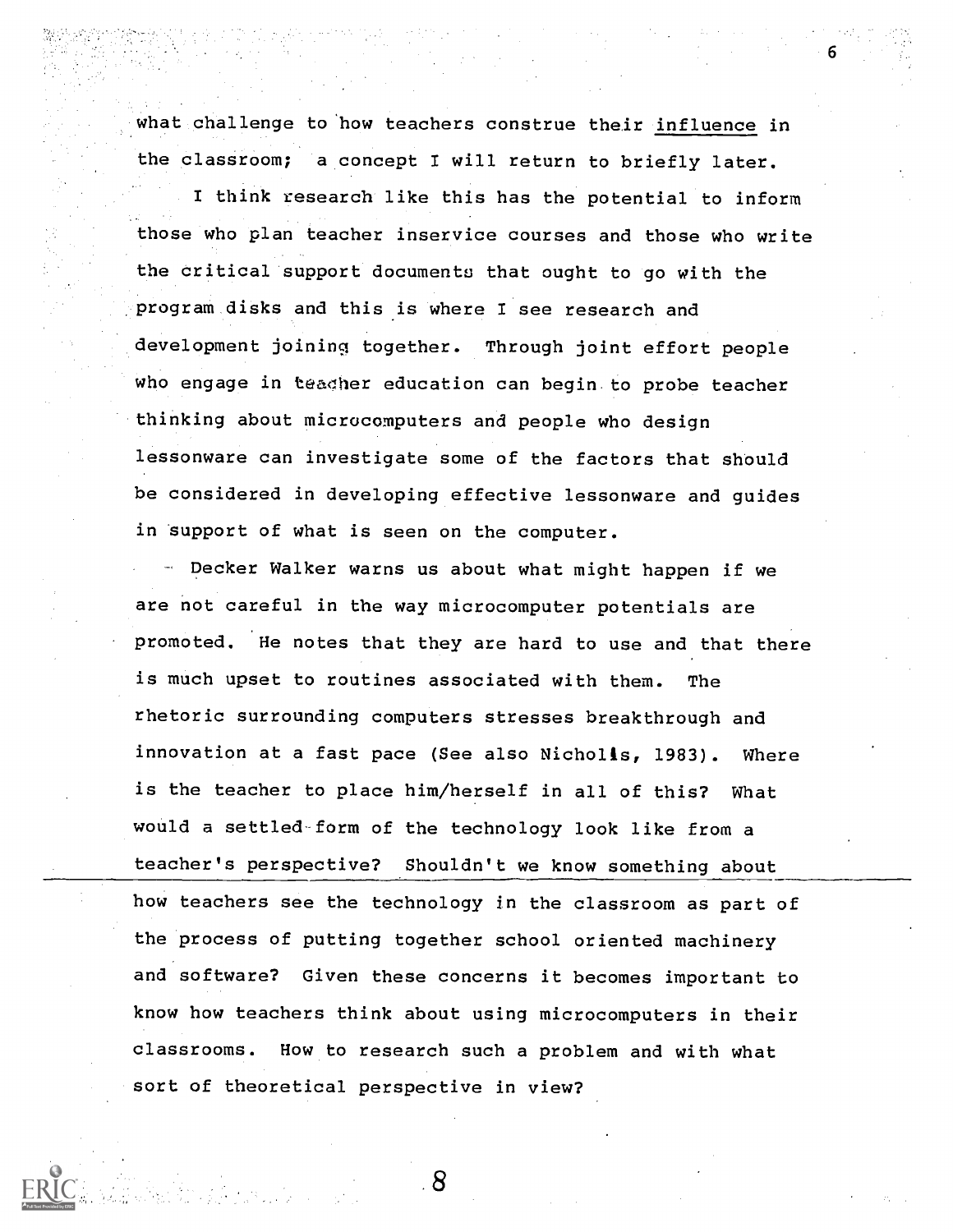We have now completed the field work and data reduction of a pilot study of'two teachers who worked with us in the development of lessonware. As an adjunct to their work in field testing the materials we developed, we asked them to participate in a small scale research project using clinical interview techniques developed within a qualitatively oriented research framework (Olson, 1984). The data have not yet been fully analysed so the comments here as far as results go are preliminary.

In what follows I will outline the general approach and say something about the specific strategies we used in the pilot study and end by taking a look at some of the data we have collected, how it was analysed and what seems to be emerging from it; all of this by way of illustrating one way in which we can gain some understanding of teacher perspectives.

There have been a number of studies into teacher thinking about innovation in areas like reading (Dufy, 1976), open education (Bussis et al, 1976) and integrated science (Olson, 1980). Much of the focus of existing research on microcomputers has been on their potential to promote intellectual growth (Pappert, 1980), or on how students and microcomputers interact (Pea, 1983; Brine, et al, 1983). We know very little about the patterns of use of microcomputers in elementary classrooms and the reasons for these patterns, and less about what teachers think about these patterns and the teacher's role in the creation,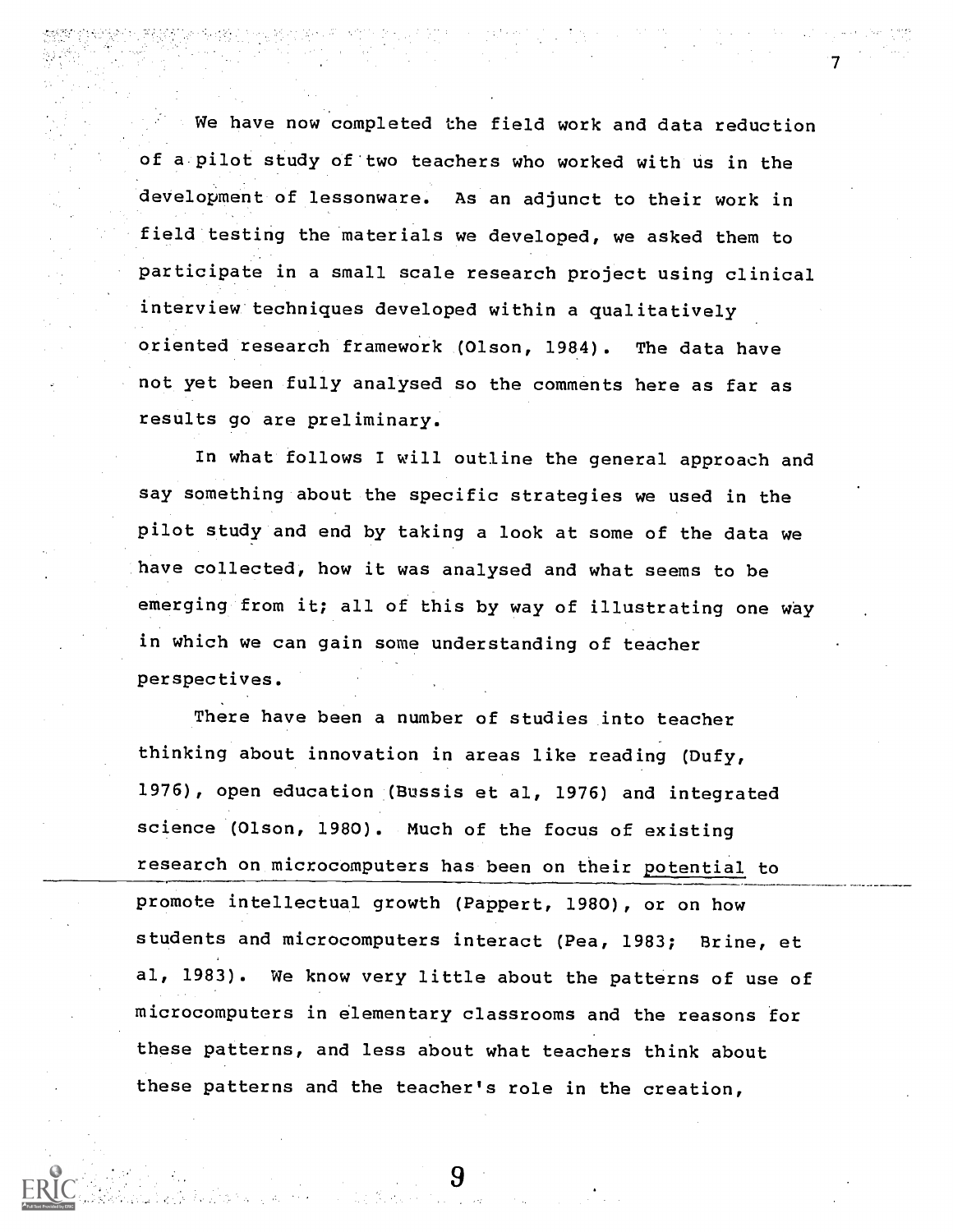maintenance, and change of those patterns.

There is reason to think that there may be difficulties ahead for teachers attempting to alter their classroom patterns to accomodate microcomputers. Research we have conducted with science teachers, for example, suggests that if teachers do use computers in the way many proponents suggest, they may face what might be called an erosion of their influence (Olson, 1981); for example, it is not all that clear that teachers favour student independence. There is a large body of research that suggests that teachers tend to maintain control over the point and direction of the lesson (Calderhead, 1983; Larson, 1984) and that this control is maintained at the expense of the potential of the innovation. Carlson's (1965) classical work on teaching machines showed that teachers arranged class activities so that uniform progress of the class was maintained in spite of the potential of the machine to allow for individual rates of progress, and added to this is the fact that student capabilities with microcomputers pose an interesting challenge for teachers. This particular issue is one we are trying to pursue.

Our work on teacher influence indicates that teachers run into difficulties when they believe that their influence over the point and direction of their lessons is diminished. Inquiry oriented science materials, for example, pose difficulties for teachers which they believe have to do with loss of influence, and the results of a recent major study

 $\sim 10$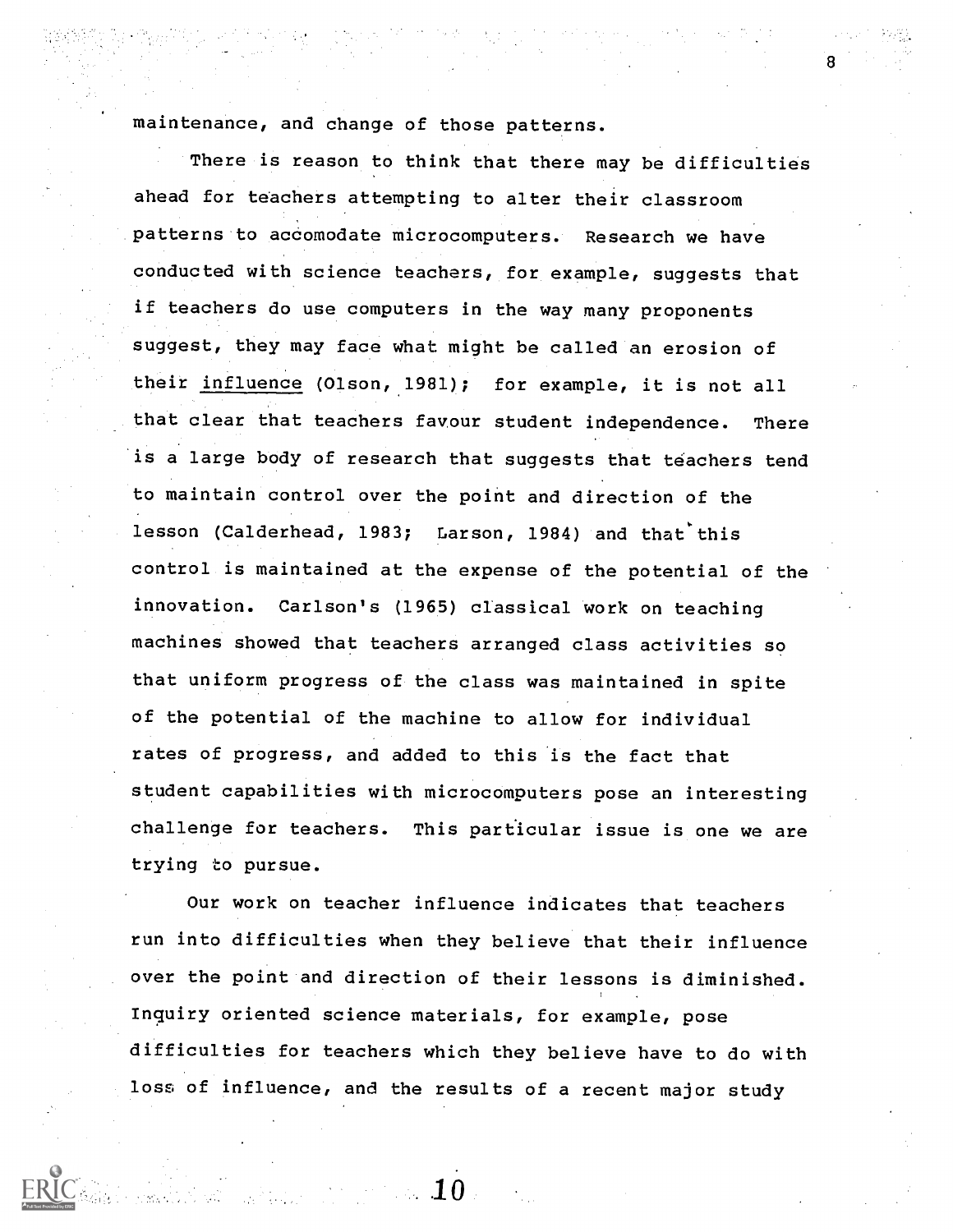of science education in Canada suggest that this is a common phenomenon across divisions of the curriculum (Olson and Russell, 1983). Microcomputer technology might also represent a perceived threat to teacher classroom influence and we might find that intellectual potentials of technology are diminished as teachers modify their use of it in accordance with their overarching concern to preserve influence.

9

With these comments in mind I turn now to details of the research we are now conducting. This starts from four questions:

- 1. What kinds of goals do teachers seek in their use of microcomputers; what balance exists between socialization and education goals and are there conflicts between such goals?
- 2. How do teachers construe their influence over classroom events involving microcomputers?
- 3. What contextual factors affect the way teachers construe their influence in the classroom when using microcomputers: knowledge of microcomputers; abilities of children; access to courseware and other support; class behavior?
- 4. Do teachers differ across school divisions in the way they construe their work with microcomputers, and in the factors that affect how they view their work? The research methodology is.based on the idea that what people say they do and what they do are not always the same.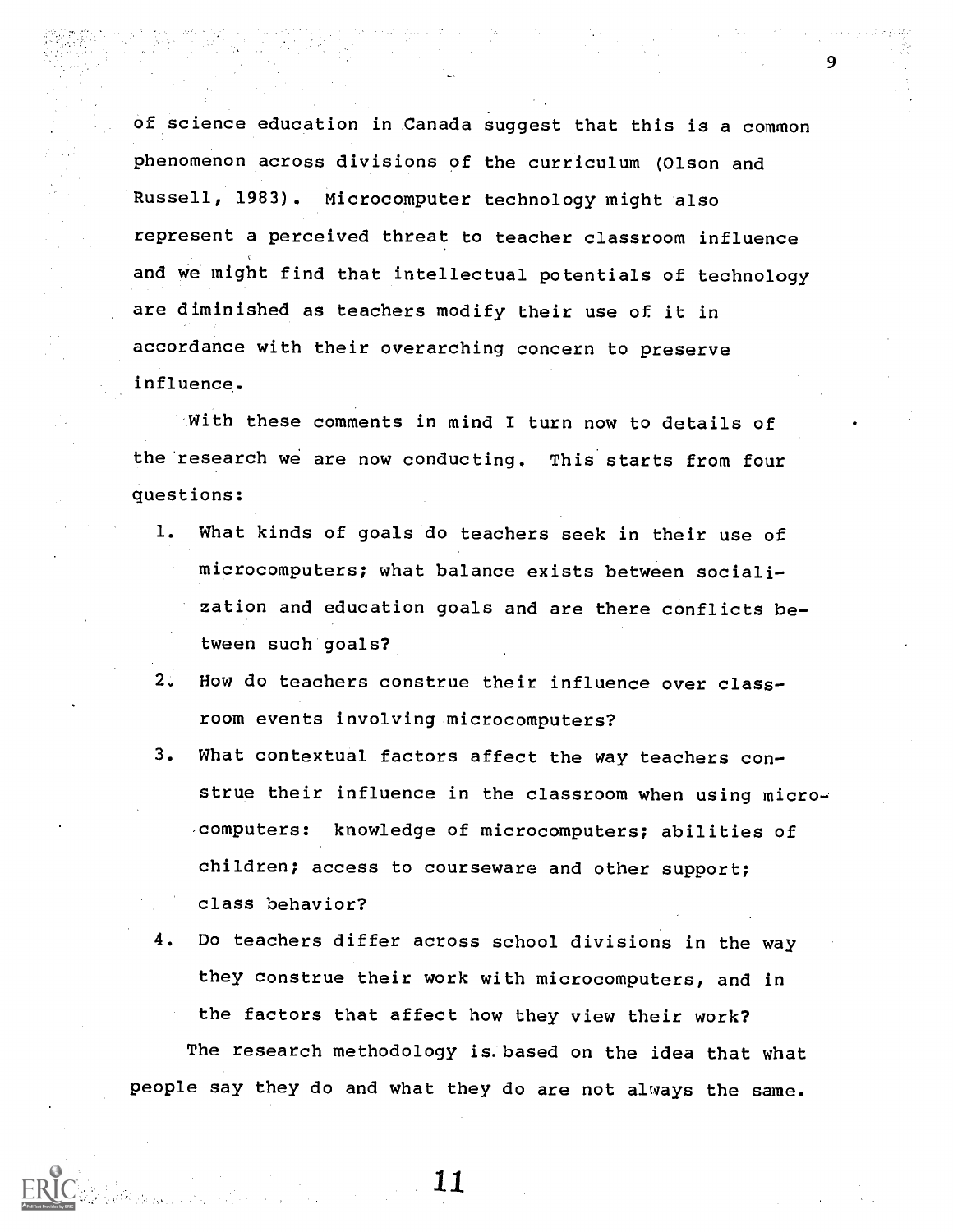Means must exist to check one against the other. In order to probe teacher thinking about microcomputer use a version of the Kelly (1955) repgrid is being waed. In interviews teachers complete a projective type test which makes use of their own constructs. In order to elicit constructs 30 microcomputer "situations" are presented to teachers (See Table 1). They are asked to group these situations according to some underlying commonality, and to describe the commonality and to contrast it with its polar opposite. The 30 "situations" have been drawn from a content analysis of approaches to the use of microcomputers found in the pedagogical literature associated with the technology and from comments about practice obtained from the teachers in preliminary interviews. Once constructs are elicited, teachers are asked to evaluate each situation in relation to each construct. Tive constructs are supplied and five or so elicited. In this way a grid is obtained which is being analysed in a number of ways, including factor analysis. Each grid is analysed as a basis for developing a follow-up interview protocol, In this interview teachers are asked to comment on their grid and it is here that teacher thinking is probed in depth. The interview is tape recorded.

These data are being analysed in relation to the research problems. Teacher thinking about microcomputer use will be drawn from a content analysis of their comments on the grids, and from the grid data themselves, amongst other



12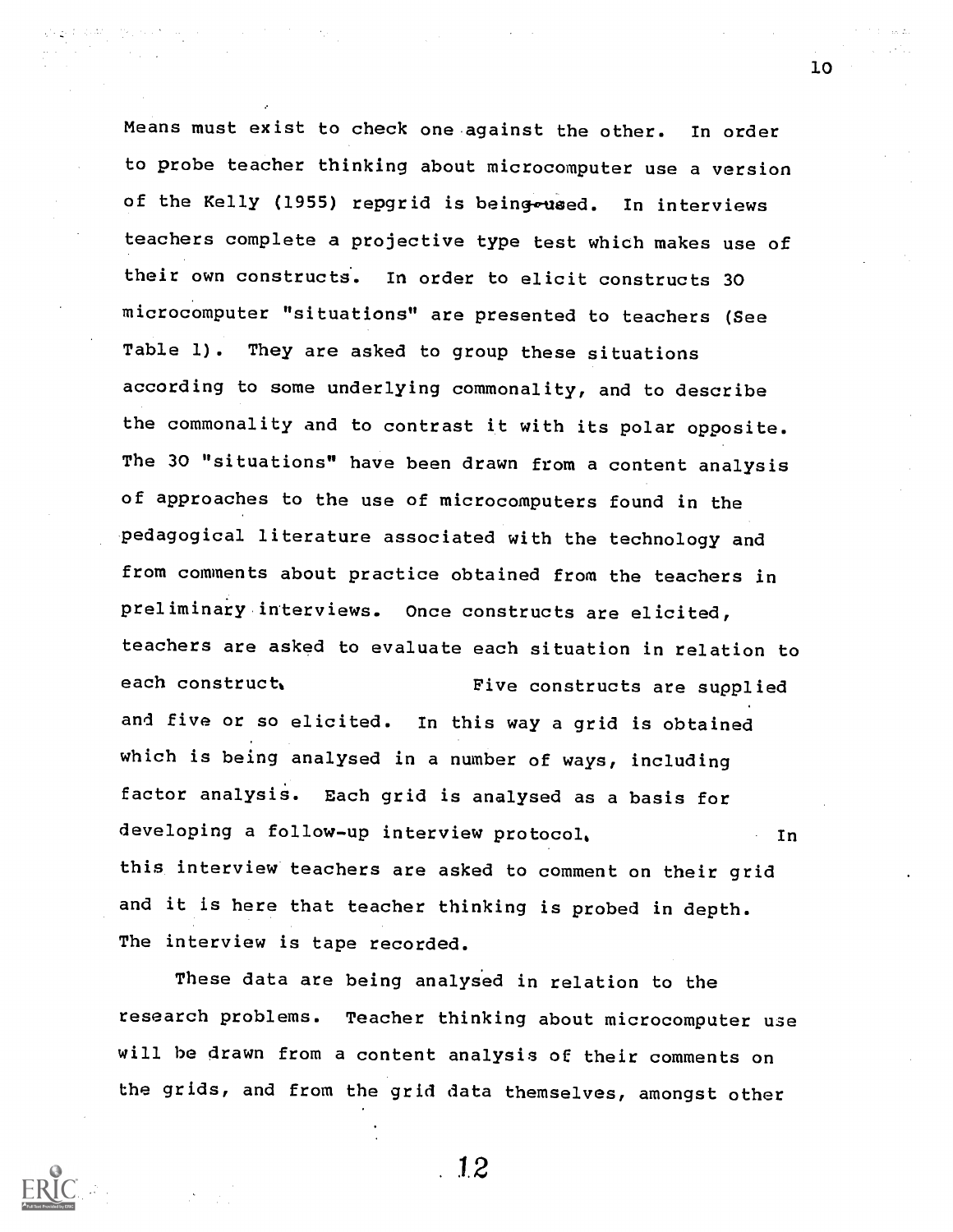1. A student has "crashed" the 17. T<br>program and has asked the 1<br>teacher for help.

 $j$  !

 $\bar{z}$ 

 $\mathbf{I}$ 

 $\cdot$ A)

j

.<br>. . . . . . . . . .

 $\left[\begin{smallmatrix} 0 & 0 \\ 0 & 0 \end{smallmatrix}\right]$ 

- 2. Some students are talking 18. A<br>with a pair of students computer<br>working on the computer and p<br>distracting them.
- 3. A computer experienced student arrives from another 19. A<br>class to help the teases of P<br>with a problem.
- 4. The teacher asks the student 20. T<br>to do a tutorial on the computer. The student asks to have a game.
- 5. The teacher is removing a<br>stuck diskette from the disk 21. A drive while impatient students wait.
- 6. The tutorial program a stud-ent is working on gives an answer the student does not<br>agree with. The student t<br>calls the teacher over. . . . . . . .
- 7. The computer asks a student to hypothesize. The student the state of the state of the state of the state of the state of the state of the<br>is stuck and asks the state of the state of the state of the state of the state of the state of the state of t teacher for help.
- 8. Students are programming<br>
music on the computer.<br>
Other students at their<br>
seats stop their work to 25. S<br>
listen.

 $\sim 10^{10}$  M  $_\odot$  M  $_\odot$ 

- 9. The teacher is using <sup>a</sup> computer at her desk to make up a multiple choice test.
- 10. As planned two students have left the room Lo do Logo on the computer in the hallway.<br>27.
- 11. Some students are asking spend their recess at the computer.
- 12. A student asks the teacher 28. to do a BASIC operation on the computer. The teacher doesn't know how.
- 13. Some students seem to copy work from their partners.
- 14. One student does not want to work with aaother student at the computer.
- 15. A student tells the teacher<br>she was bored with the 30. she was bored with the tutorial she is doing.
- 16. The teacher has stopped the class so that a pair of students can explain <sup>a</sup> programming routine they have just completed.

W

- 17. The class is going to the library to do math tutorials on a bank of machines there.
- 18. A student doing gord pro-<br>cessing says she's shy about people seeing her work and asks for the machine to be moved.
- 19. A student wants to list the program of a piece of soft-ware and modify the program.
- 20. The computer has to leave the classroom before stud ents are finished with the program they had been working on.
- 21. A few students asks for more of their math work to be based on the computer.
- 22. A group of students have not completed their work on the computer in the allocated time. They want more time.
- 23. A long line of students has formed at the computer waiting their turn.
- Students did not read the instructions in their work-book and are asking for help at the computer.
- 25.. Some students are <sup>2</sup> or 3 lessons ahead of the rest of the class. They are asking for more work.
	- Some students are doing math problems on the computer that are part of the next grade.
	- 27. A boy tells another student to hurry up and finish at the computer. The student objects.
	- The teacher is having dif-<br>ficulty leading a brain ficulty leading a brain storming discussion aimed at discovering the nature of a simulation the class has been studying.
	- 29. A teacher is asking a pair of students to hurry up their work on the computer. They say they do not under-stand the instructions.
	- 30. Students who finish their work early ace playing a<br>game on the computer.

Table 1 Events used as elesents in construct elicitation

 $\mathbf{J3}$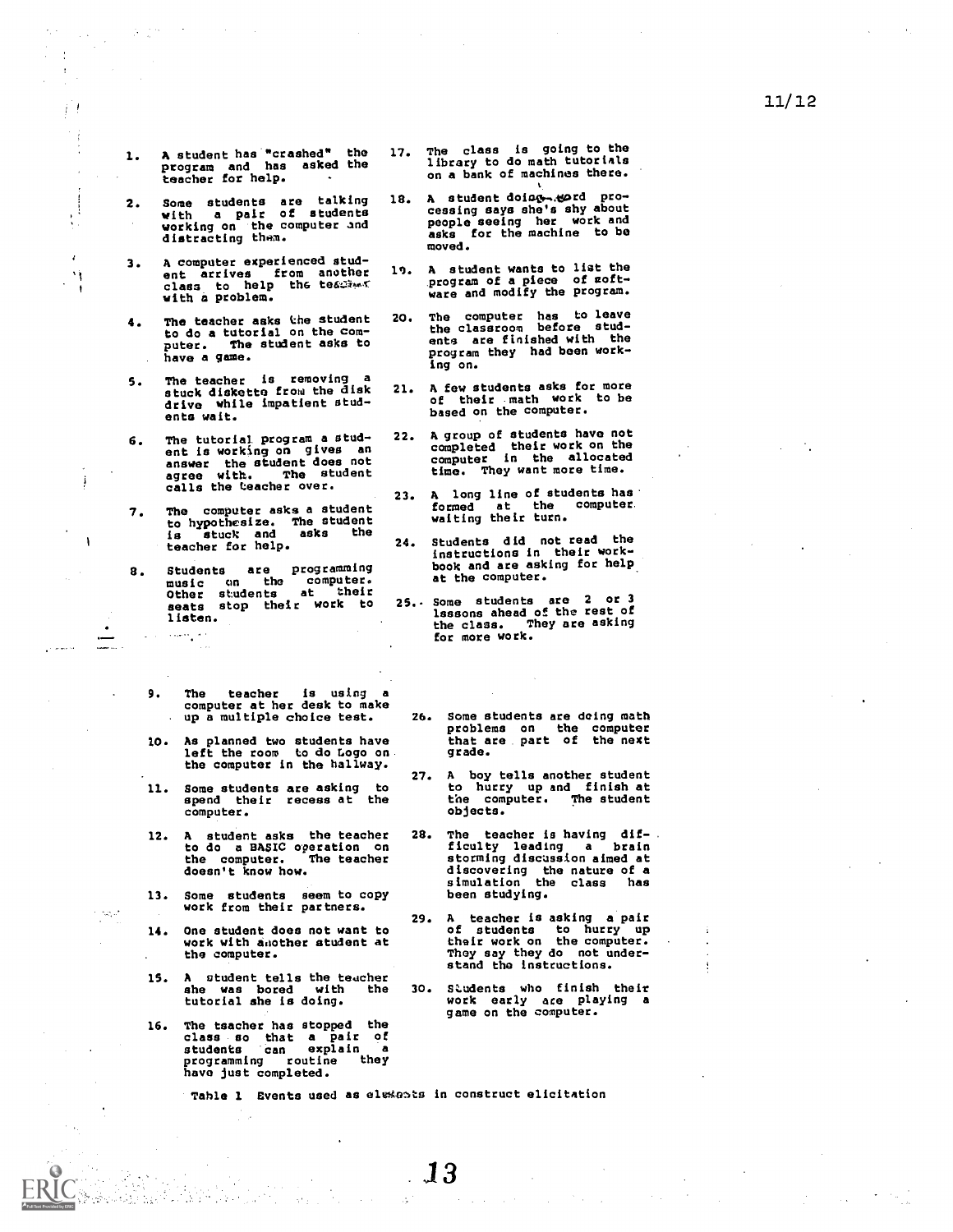sources of data. In further research beyond the pilot phase we are now in, teachers will also be asked in informal interviews to comment on contextual factors. These comments will be related to their grid material.

As a check on what teachers say they do, teachers will be.asked to review a videotape of a classroom activity involving their use of microcomputers and to give a running commentary on what they and their students are doing. This stimulated recall method is commonly used as a way of asking teachers to explain their classroom activity, and as a basis for probing their thinking about practice. It also acts as a check on the interpretation of other data collected.

What have we found from these preliminary efforts to understand how teachers see the use of microcomputers in their classroom?

In developing our research procedures we talked to two teachers who had cooperated with us in the development of lessonware. We had already been in their classrooms and observed their students working with the science simulation we had developed. Mrs M. taught a grade six class and she had been using the simulation for three weeks, which she said constituted the bulk of her experience with microcomputers. Mr. R. had also used the simulation for about the same length'of time, but was also involved in another computer project; two Apple computers had been in his room for some time. At the point where he began to work with us his grade eight class were used to going to the back of the

14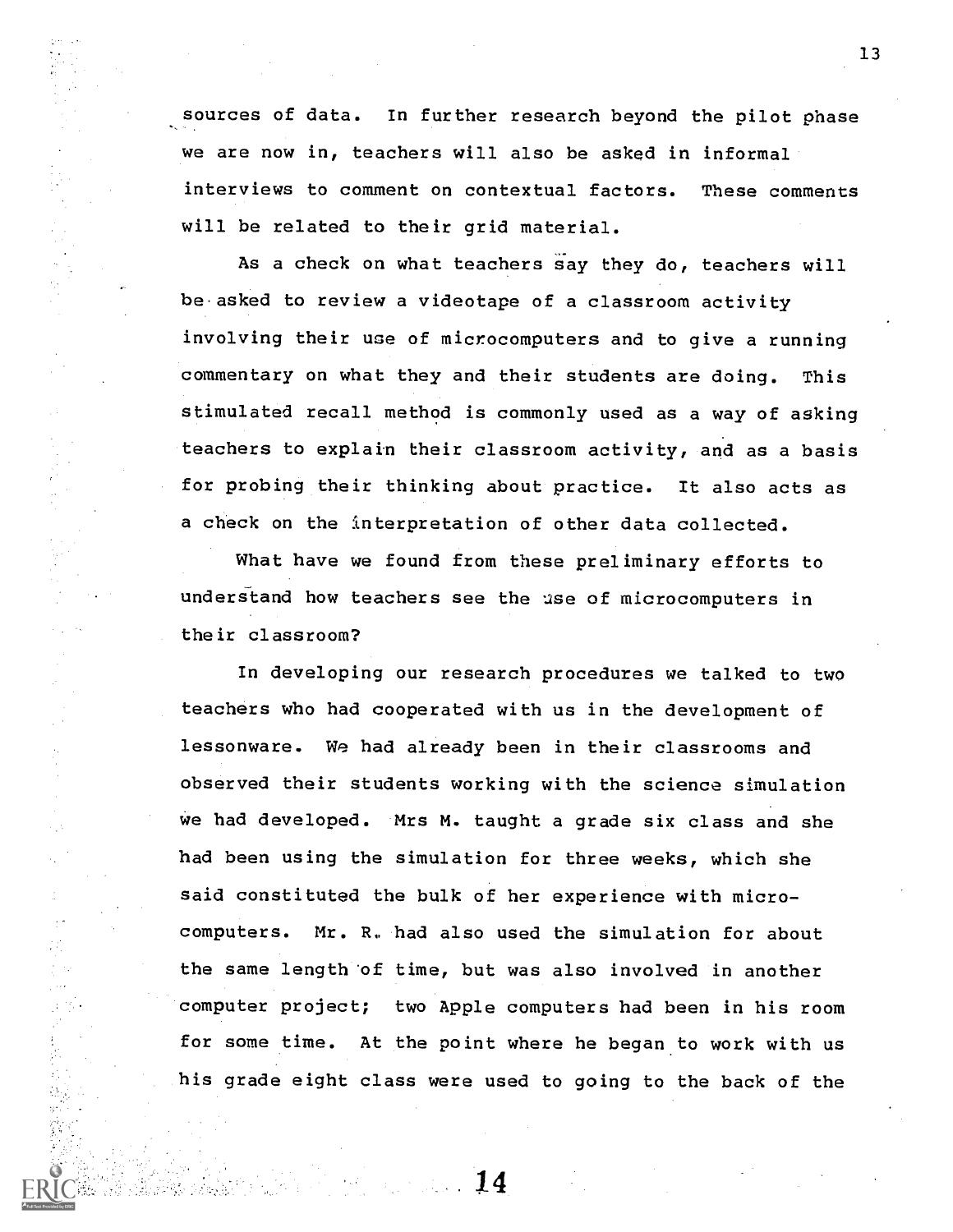room to work at the machines.

In order to understand what these teachers thought about their experiences with microcomputers we asked them to participate in two interviews; one in which constructs were elicited using the method described above and one in which we discussed the way they had completed their grids. We began with Mrs. M.

#### CONVERSATIONS WITH MRS. M.

We asked Mrs. M to sort the 30 teaching events (Table 1) into groups using categories she felt were important. Once she had done this we asked her to describe the categories and in this way five constructs were elicited. These were:

- . stressful/unstressful;
- . being "with it" risk high/low;
- . high monitoring required/low;
- . students taking advantage risk high/low;
- . waste of time risk low/high.

These constructs were placed on a checklist sheet

along with supplied constructs, and Mrs. M was asked to construe each teaching event using each construct. In this way a 30 x 10 matrix of data was obtained. Subsequently correlation amongst the constructs were obtained and that matrix was factored.

We are interested in the interrelationships amongst constructs because we think they represent different but related ways in which Mrs. M construes her influence in the classroom. The notion of influence goes beyond classroom

15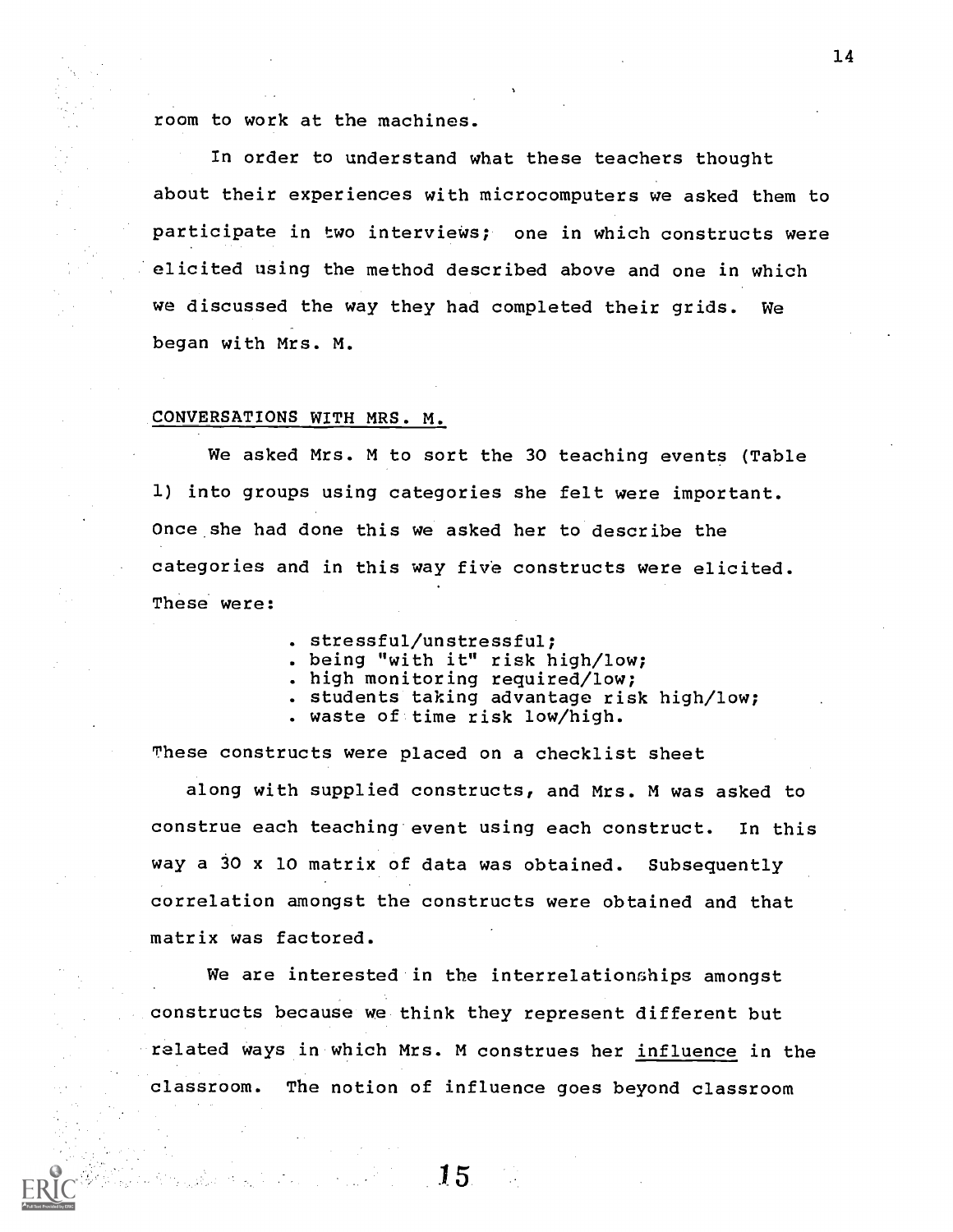control to include the way Mrs. M expresses her teaching as a person as well as how she acts instrumentally to help her students learn. Clearly both aspects of her work are important, but the expressive component is currently of most interest to us.

Our follow up interview with Mrs. M was intended to help us understand better what she meant by her constructs. In order to probe further these meanings a follow up interview took place using questions based on the way she had completed her checksheet. The interview lasted for an hour and was tape recorded and transcribed.

To explore what Mrs. M meant by her constructs we chose to discuss with her situations in which there seemed to be a well defined application of constructs to a situation. This sity alon was then discussed using Mrs. M's terms in an attempt to see how she construed the situation; in this manner we discussed ten situations. Space doesn't permit an extensive treatment of them all and we haven't yet really worked through to a relatively comprehensive picture of Mrs. M's perspective; thus the following discussion is quite preliminary and tentative; but illuminating we feel.

Situation Four: [The student who would rather play games than do a tutorial.] We.asked Mrs. M.: "In what sense are the students taking advantage? Where is the waste of time risk?"

Q The teacher asks the students to do a tutorial on the computer and the students ask to do a game. And you've suggested that students are taking advantage of

- 16.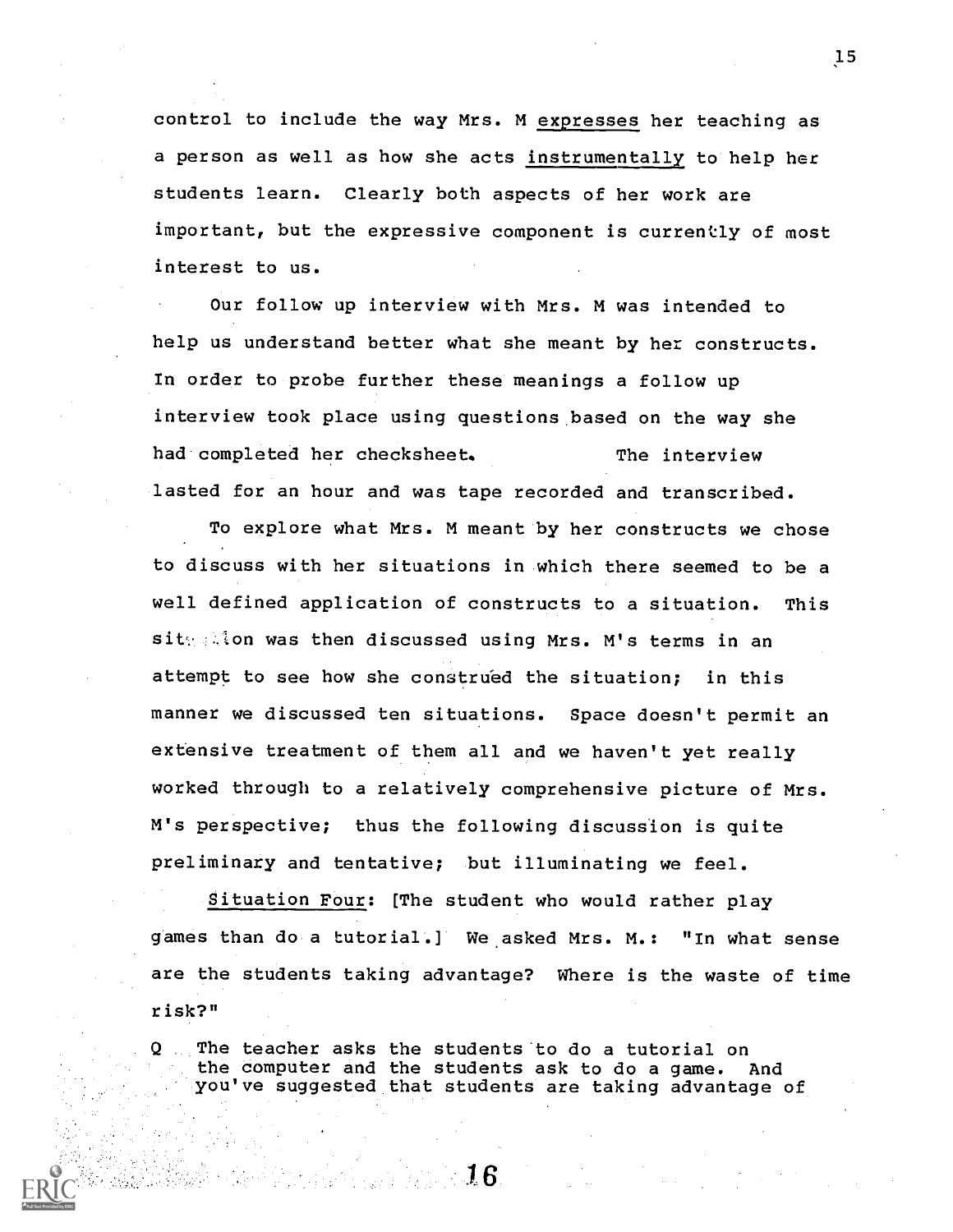the teacher. I just wondered what the type of advantage was.

- A It's the one where they try to either see if they can wear you down, so if they nag you long enough, or they bug you long enough, they can end up doing what they want.
- Q Getting their way?

 $\begin{bmatrix} 1 & 1 \\ 1 & 1 \\ 1 & 1 \end{bmatrix}$ 

D. Ch  $\sim$  .

W.

意志的

 $\epsilon$  :  $\hat{\mathcal{C}}_{\text{in}}$ 

- A Thinking that you don't either have the time to spend on explaining it all to them and why. Or that, you know (how children are) with parents. If you bug them about it long enough they get so sick of you that they'll let you do what they want. So that's a typical kind of situation.
- $\Omega$ So you sense the kids...?
- Ά He wants to do something that he thinks may be more fun, rather than the tutorial which may be a little more work for him.
- Q. It would seem as a waste of time?
- A Yes. The amount of time that you can spend ... Well if you let yourself fall into that trap - of negotiating. And then, secondly, if he ends up having to do something that he really doesn't want to do, is he going to be serious about it, or is he just going to play around ...?
- Q So already that kid has to be watched ...?
- $\mathbf{A}$ Yes. He's trying to signal he is resistent to this learning activity and I think you've got to do something about that. Is he going to get anything meaningful out of what you want him to do?
- Q Teacher high monitoring indication there, which is consistent with what you've said. So he needs to be watched?
- A Right. And why it wasn't stressful is because that's such a typical situation - we do that all the time.
- $\boldsymbol{\Omega}$ Nothing new as far as computers go?
- ${\bf A}$ Yes.

Andre Albert

Q So in a sense you're saying kids often want to do something that they would rather do, that you don't want them to do, and there is nothing special there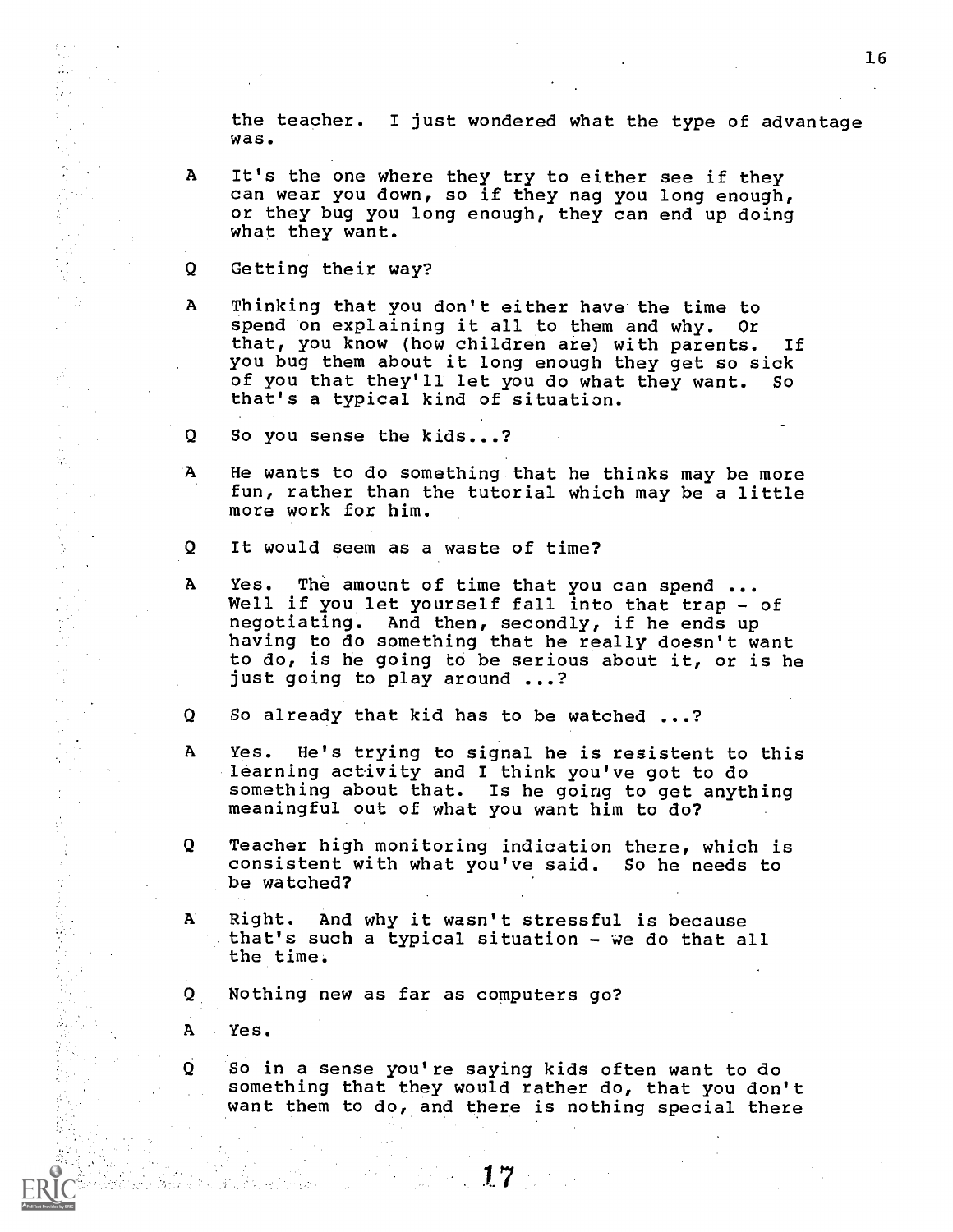for computers - there's no extra edge here in the sense that ...?

の数を完全の数となるときます。 かんしょう かんかんかん しょうしょう しゅうしょう

Agosto<br>Pagasing ψĵ

 $\mathbb{F}_q$ Ę, 

 $\frac{1}{2} \sum_{i=1}^{n} \frac{1}{2}$  $\mathbb{R}^2$ 

> ło, ∫y.

المتألوة 

 $\frac{d\phi}{d\phi}$  $\frac{1}{2}$ 

Ń,

¥I

- A Right, it's probably even less stressful because almost anything they do on computers they enjoy, and so it's not even as hard as, well, instead of writing extra spelling words three times each, you know. They'd rather do a spelling bee or something. As long as it's on the computer, they are going to enjoy it more than other choices. So, even if you give way, they are going to get something out of it.
- So, even if you let them do it on the computer, Q their attitude'is better?
- Yes, their attitude is better towards any task in-A volving the computer than if they have to do something that's the regular.
- Q So even though they do a tutorial on the computer, the edge is off of it. If you're going to do spelling words - that's really boring.
- A. Yes, so he'd say, well O.K. if you don't want to do it on the computer, how about you just go back and do your seat work instead. Well then, they will decide to stay on the computer. [Laughter]

The fact that the student wants to play a game isn't anything new. In a sense children are always nagging teachers about doing something else. The interesting point about the computer for Mrs. M. is that even having to do the tutorial is still better than being back at one's seat doing something there. This kind of "negotiation" however may end up as a waste of time; partly, perhaps, because the child who has signalled his disinterest has to be watched - is she/he getting on with it? The student may be working at the computer but how does the teacher know that he/she is getting anything out of it; especially those students who the teacher knows need to be monitored. Usually the teacher can monitor these students quickly at a distance. As Mrs.

18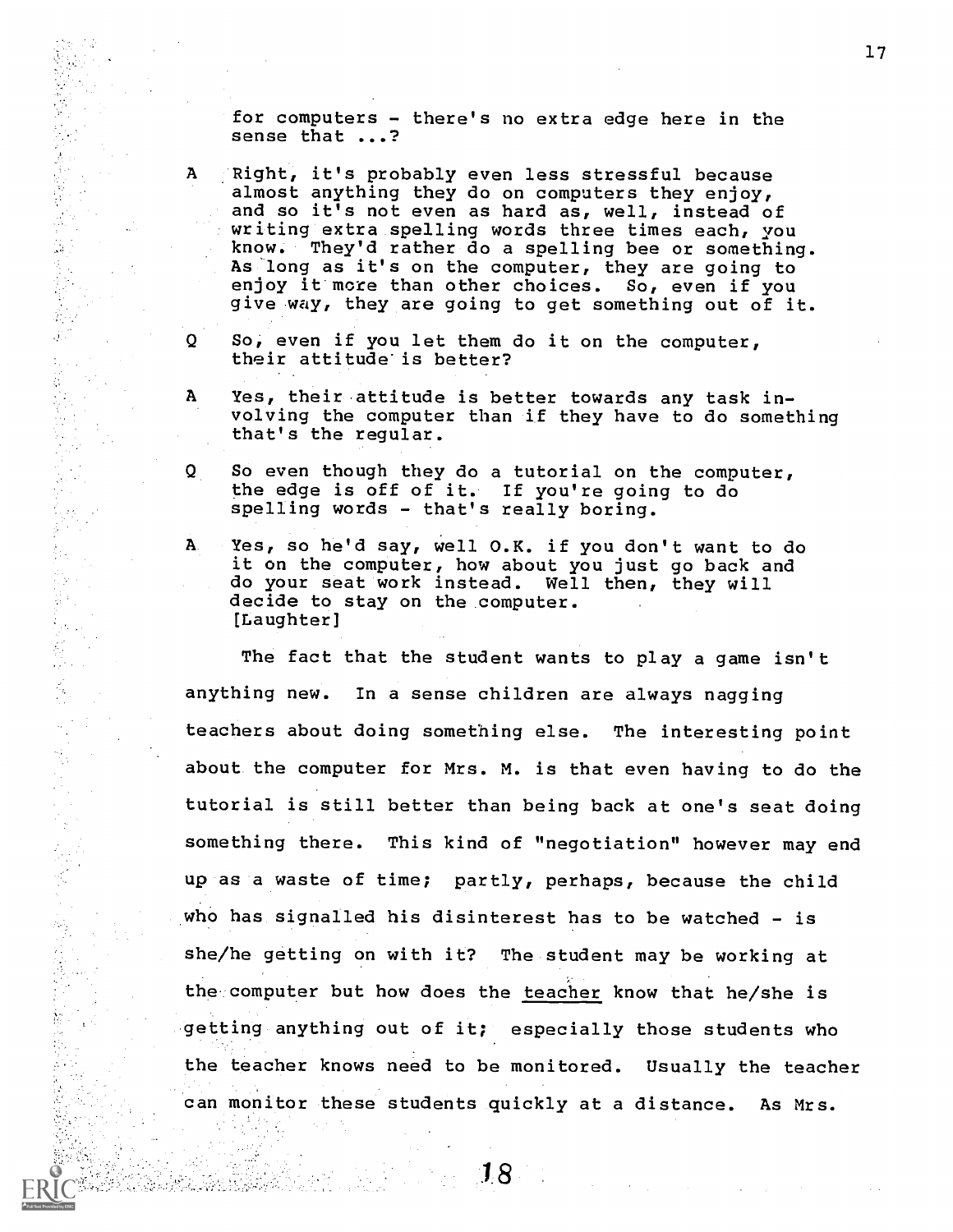M. suggests monitoring isn't that easy where computers are concerned because it isn't that clear where the student is at. We see here at once the two faces of the computer: pet and trojan horse. There is nothing new in using the computer as a "carrot" like other desirable activities. This is an entirely domestic thing, but will the students get on with it? It is not so easy to tell when they are working at the computer. This is'a nagging worry; the level of teacher monitoring may have to increase.

Situation Six. [The student doesn't agree with the answer in a tutorial problem and calls the teacher over]. We asked Mrs. M. "Where is the 'with it risk' in the answer disagreement?"

 $\overline{O}$ I'm just wondering what's at stake there for you as a teacher when a kid does something like that?

A I'm thinking of somebody who doesn't have much background, either working with a computer, or, you know, knowledge of the computer programming; so that if there's a flaw in there, the teacher may not be able to diagnose where it went wrong. So there you are exposing your ignorance of working with computers, and you're no longer the source of knowledge for the child that they expected you to be; (to have) that sort of credibility. Whereas Whereas in most other subjects in the classroom, if they run into a difficulty with something in the textbook, you can always put the pages back. You're likely to be so familiar with all of that work that you've got the right answer ready, and you can spot immediately, say if they are working on a fraction problem, you can spot right away: "Well you didn't multiply by ..."

You can't back it up? Is it that??

 $\mathbf{Q}$ 

A

Well, if you're not conversant with how a computer operates you may not even know where breakdowns can occur, and then you would be totally lost.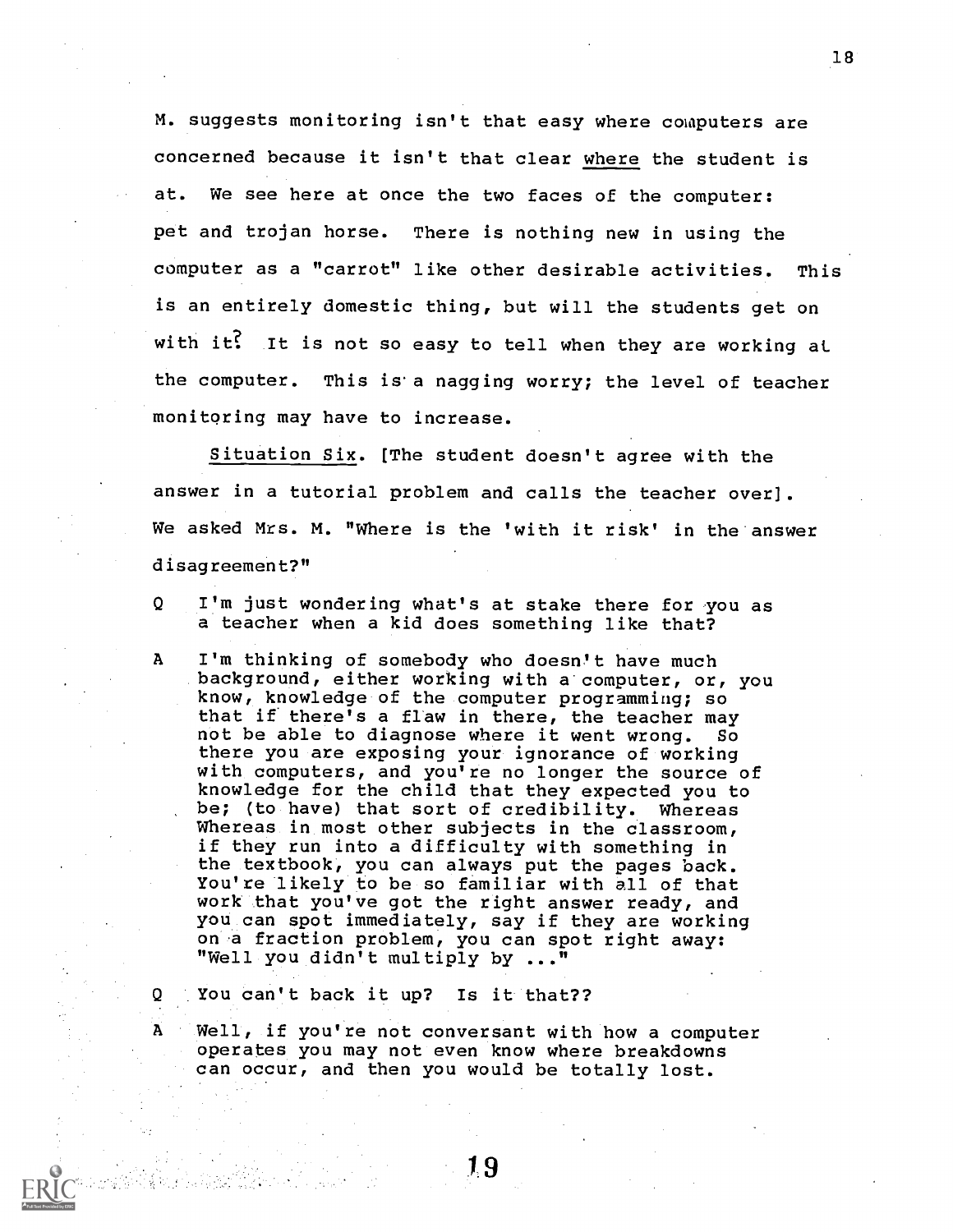- Q Right. Well this may not be a breakdown. It could be just a situation where the kid didn't get the right answer. Look it up in the back of the math book - answer doesn't agree, sort of thing. That can happen.
- A Yes. But then you could probably work it out yourself pretty quickly and see what the problem is.
- Q Right.
- A But with computer work you may not always have the background knowledge to be able to do it.
- Q Unless you know the tutorial problem very well.
- A Right.
- Q In which case you might.
- A Yes.

Q Or am I putting words in your mouth?

- A No. That's what I meant. Just a very simple thing - like you misread a direction, or you punched in the wrong number of candles, or something.
- Q Yes and that's ...
- $\lambda$ And then you get just a little bit uptight, because if you don't solve this problem this whole thing is going to be lost and secondly, you just feel a little more threatened because you're so used to being able to solve problems, that now when you can't, you ....
- Q Yes I have the same feeling with my daughter's Grade 9 math problems sometimes. Is it like that?? When you can't dodge back and ...
- A Yes. Because I think we're all at.the stage where we have competence in areas that we're quite used to and that we can handle quite well and being able to pass along.
- Q Yes. So this may be a special edge on the computer that's newish.

 $20^{\circ}$ 

Yes.

O.K. I understand that now. There's a high  $Q_{\text{max}}$ monitoring in that.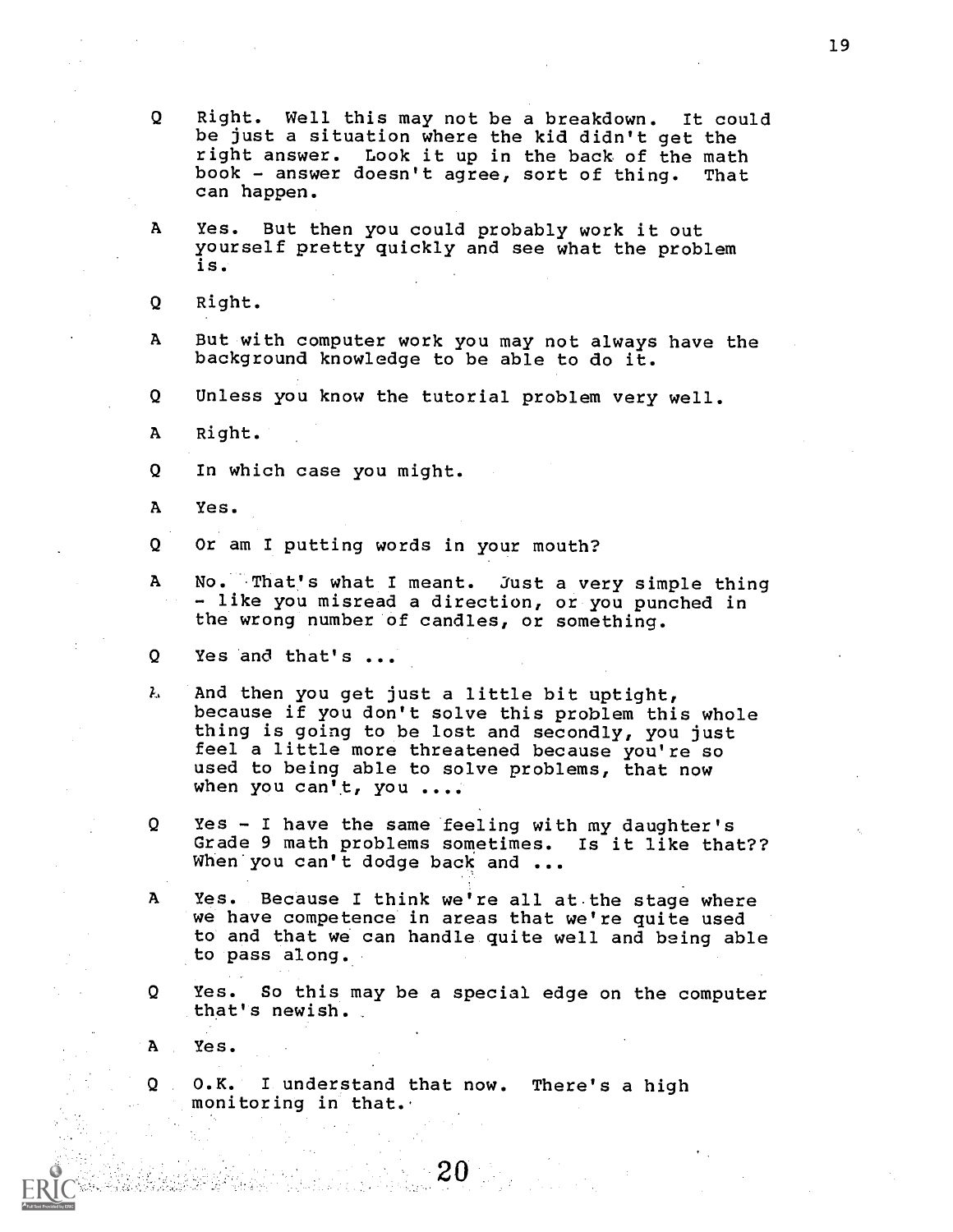- A Well, that's because you have to work through a whole series of steps with them all over again, and just see the breakdown happen. You have to go back over the problem.
- Right so monitoring to some extent means Q. literally one-to-one teaching?
- A Yes, that's what I think it is.
- Q One-to-one teaching?
- A Yes, you are right there watching them do it, and you have to be totally involved with it. And you can't be distracted because you could miss something important.
- Q Then monitoring is shifting off total class, to focus on an individual kid - somehow, either face-to-face or keeping an eye on that kid. Would that be part of monitoring?
- $\mathbf{A}$ Well, mostly I was just taking it as that you had to be there and watching what they were doing.
- Q. Even if you were just watching over their shoulder, but you had to be involved in what they were doing to be able to either see whether he was making mistakes, or whether he was following the right sequence of steps, and ...
- A Yes. When I'm not as sure of what I'm doing then I feel a greater need to be closer by.
- Q I'm just trying to see whether monitoring has any distance factor in it for you.
- A Well, when you can't really spot at a distance when they are at a computer, because they could be putting in silly names.

Mrs. M. focuses on the technical problem that might be causing the difficulty rather than the idea that the student has simply come up with an answer that diverges from the "book". In the case it isn't a book but a computer and Mrs. M. feels at risk because she cannot go back into the "book" and if the right thing isn't entered into the computer things may not work. A book doesn't fall apart when you

21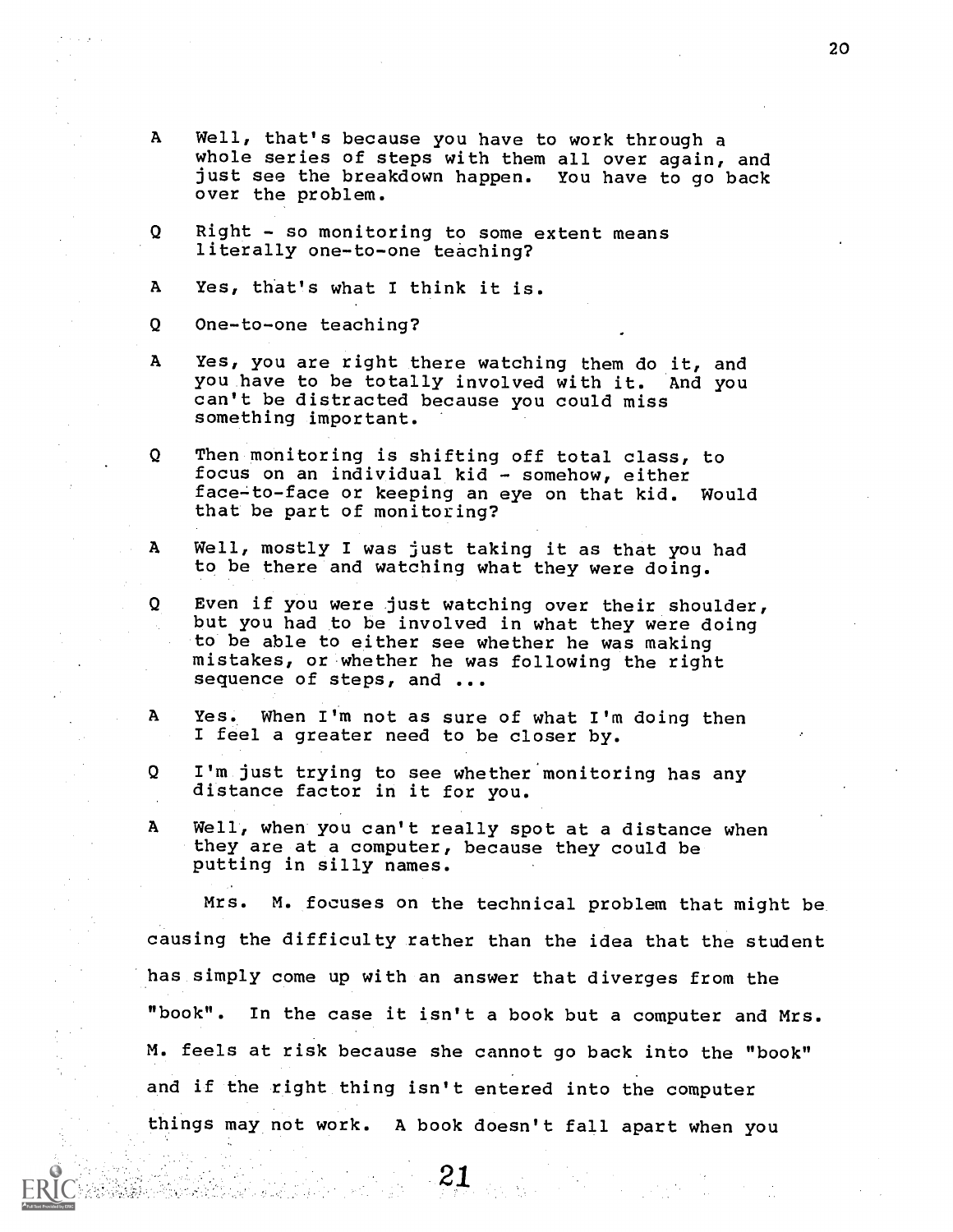write down the wrong answer. In a sense the right answer turns the pages of the computer. You can't always turn the pages if you don't get the answer right and you can't look back. It is all buried in the program. In a sense the computer is a black box and you can't look inside. Monitoring means working closely with students -- finding out where they are at. Are they stuck? How can they be unstuck? The computer seems to represent a new kind of "stuckness" and requires a level of monitoring seemingly more intense and demanding than Mrs. M. normally has to engage in. To be helpful she has to be quite close up to what the student is doing and even then there is no guarantee that she'll be able to spot the problem. At risk here isn't only her capacity to help, but her sense of being a "with it" teacher; someone students can rely on.

Situation 7 [Here the student has been asked to hypothesize and is stuck]. We asked Mrs. M: "Why is 'hypothesize' stressful, a 'with it' risk and also needing high monitoring?"

- Q The student is stuck and asks the teacher for help. Now this one came out as needing high monitoring. What's happening here with hypothesizing?
- A Well, it's a very high level activity, where not all students are really at that stage where they can do that. And so, you have to pose the right series of questions to have things work up to that level. And so there is a very one-to-one interaction.

22

Q Quick thinking on the part of the teacher? A That too.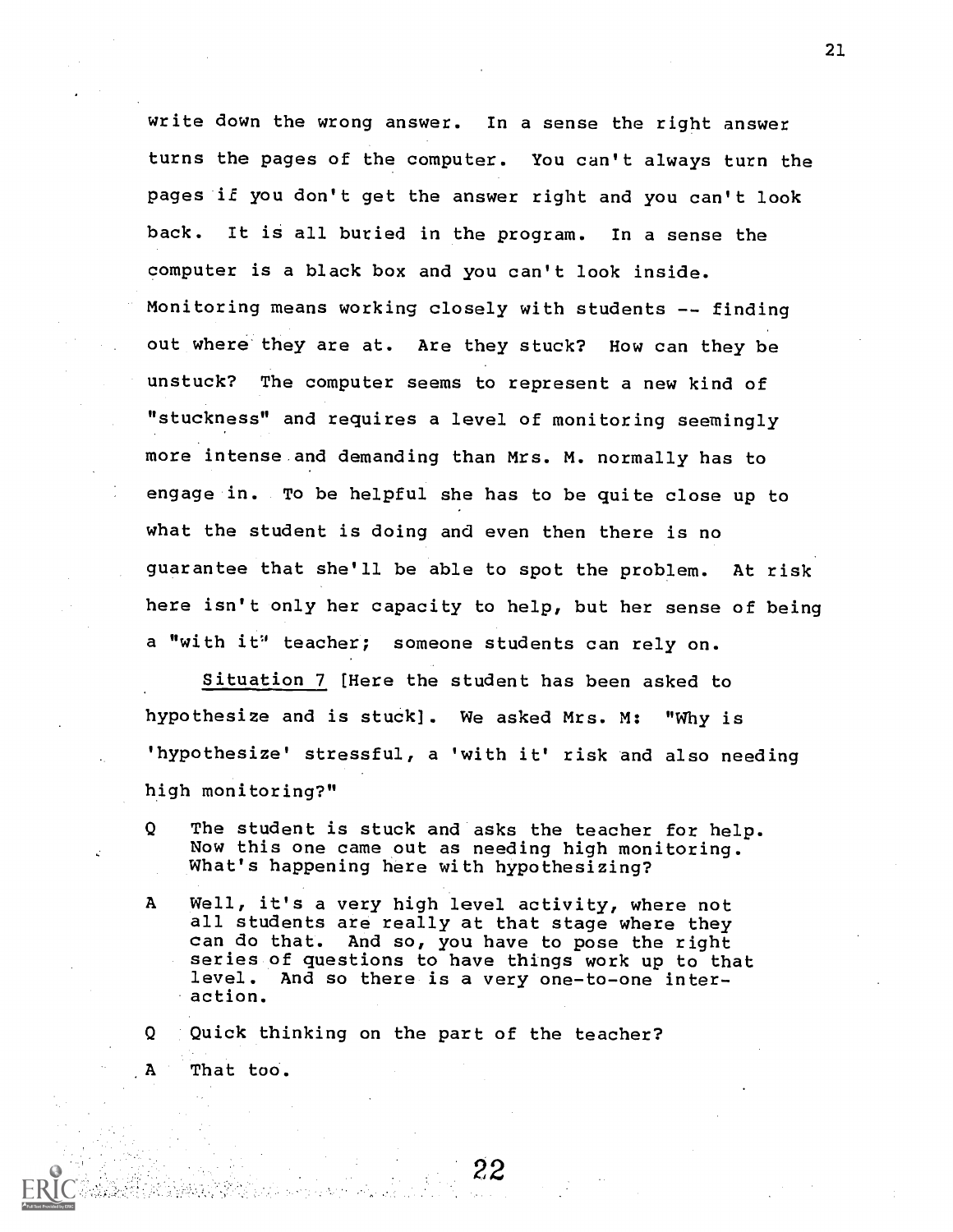- Q Is there a temptation to do it for them?
- A Sure because, if it's a slow person and they are taking a lot of time, and, especially if it's obvious to you, you get a little impatient there, and if it's the fourth person that afternoon that has run into the same problem, you're kind of tired of going through that sort of sequence.
- Q So you kind of ...?
- A Well you try not to but...
- Q The temptation...?
- A By the fifth person you're tempted! [Laughter]

To the extent that the computer asks students to engage in high level thinking there is a monitoring demand if students cannot do this alone. How well will this square with the expectation that computer programs are "stand alone" and not only alone without the usual print matter that teachers rely on, but apart from the teacher? Again the need for close contact with what the student is doing seems to be seen as a special demand on the teacher.

Situation 16. [The teacher has stopped the class so that a pair of students can explain a programming routine they have just completed]. Situation 21. [A few students ask for more of their math work to be based on the computer]. Why is a student report on programming a "with it" risk, we asked Mrs. M.. We also asked: "Elements 16 and 21 seem to be similar situations; are they?" Q The student report is a with it risk. Why is that? A Well for me it wouldn't bother me, because I like to give them lots of opportunities where they can sort of shine at something, and have the chance to show, leadership.

23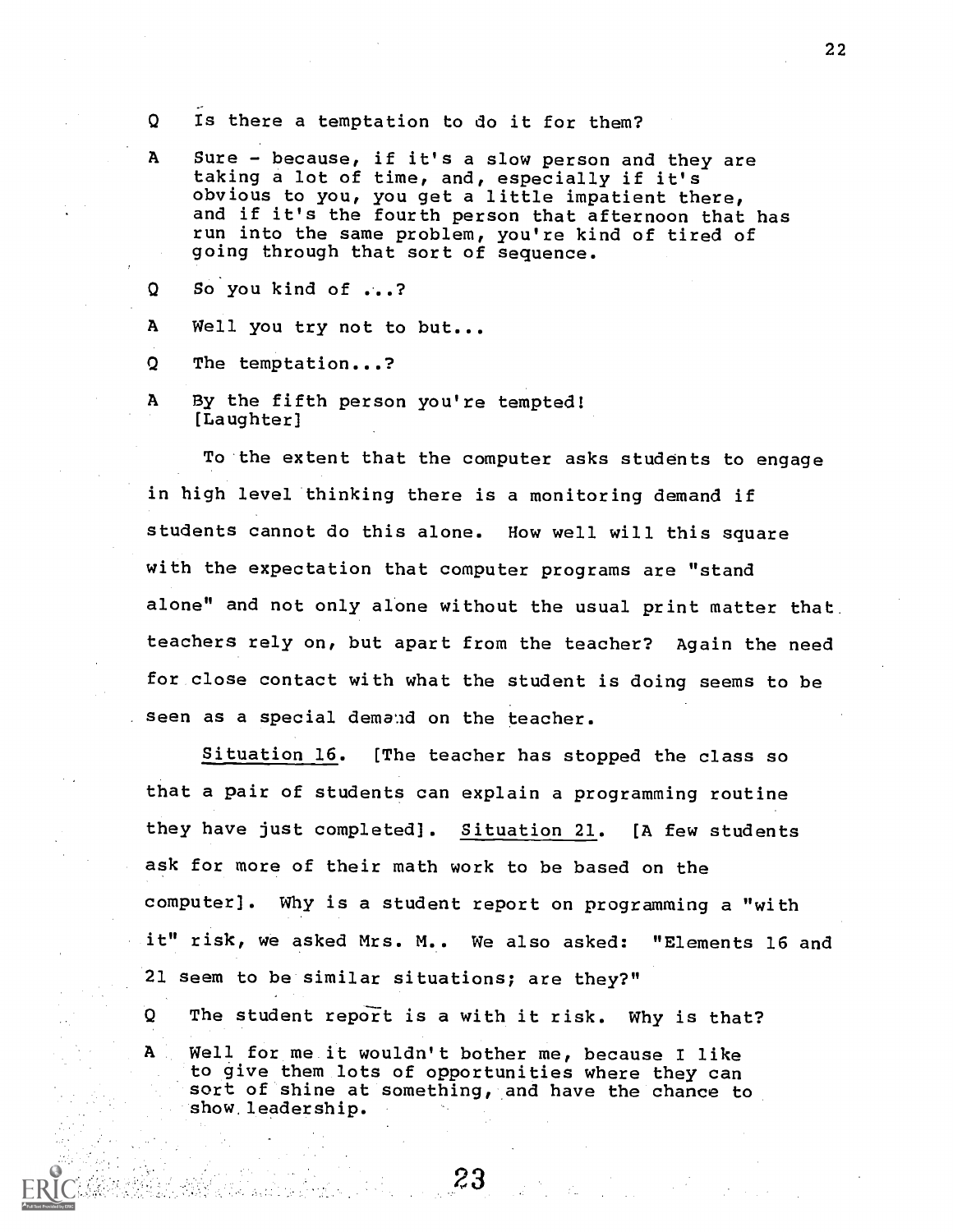- Q It generally fits into your work?
- A Oh yes. If you can't do it yourself, get somebody who can.
- $\Omega$ Right. It's just occasionally I suspect there are some feelings that..?
- ${\bf A}$ Well, you think that you should find more about this, and then it's frustrating because you don't have the time or the inclination - or the aptitude, not the inclination, but you don't have the aptitude.
- Q Right It's the mental set.
- $\mathbf{A}$ Right. Kids tend to pick it up and you think, maybe if I made more of an effort on that I really would. But-this doesn't bother me that much, but I know of other people who really get uptight about that kind of thing.
- And it's not a thing to do With young teachers/old Q teachers either?
- A No, because it is a difference in aptitude and interests. I'd be willing to venture that the people who have done the least to develop themselves and who have the narrowest frames of interest in their own lives are the ones who are most threatened by anyone else showing any kind of expertise in a subject that they don't have, and yet they don't make any effort to further themselves in it too.
- Q The computers may have an edge to this. Where you can't budge it so easily.
- A Well computers will make it even worse.
- Q Questions 16 and 21, the business of the report, and 21, students asking for more of the work to be based on the computer, seem to be similar problems. Are they?
- $\mathbf{A}$ Yes.

Q.

In those two cases where the kids are showing off there, and these kids who are saying give us more math work on the computer. What might be similar?

A Well, the teacher may not be able to do that because she doesn't have the skills and the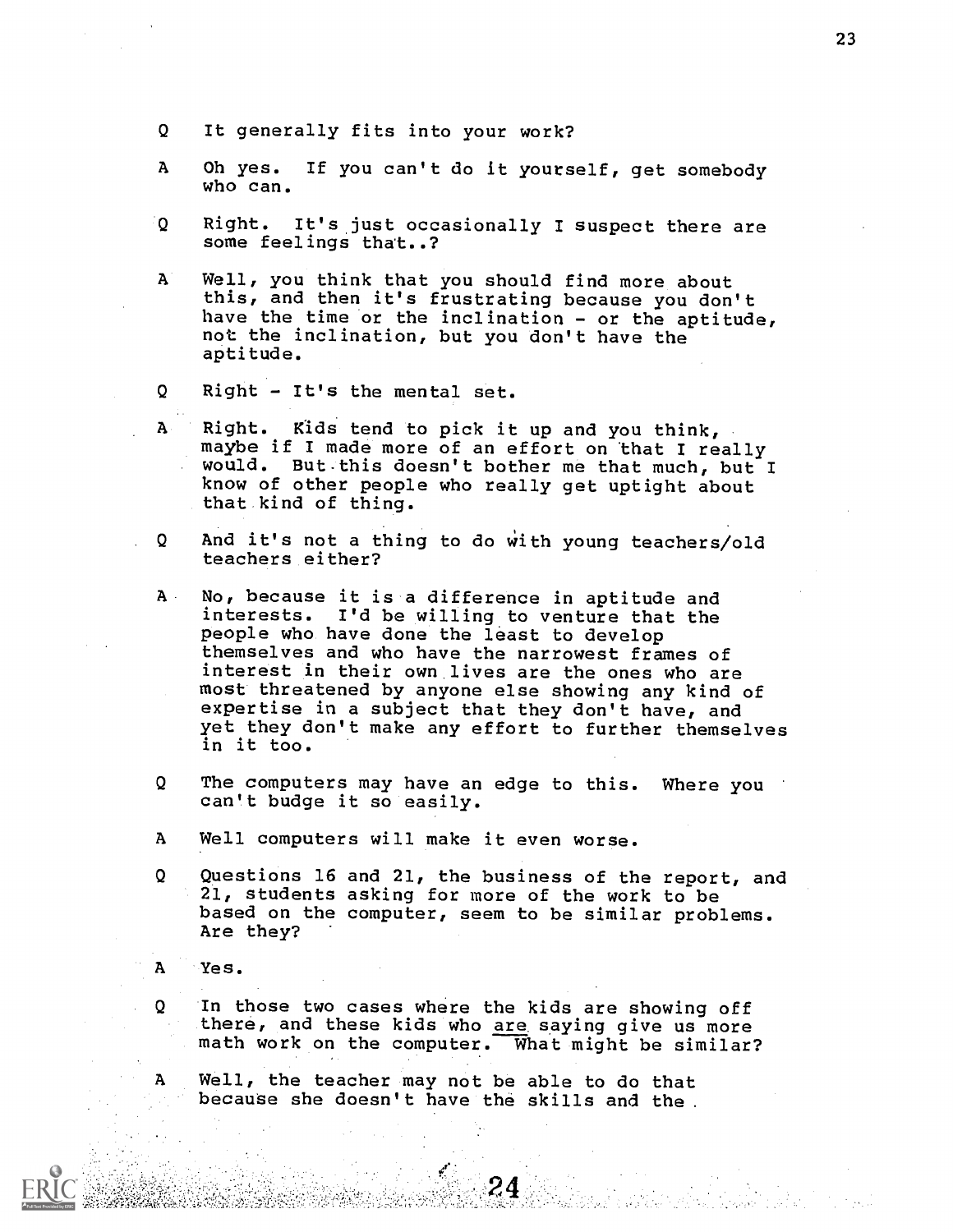programming, or access to the material there.

- Q You're on the spot?
- A You're on the spot, right. You're somewhat at risk because you're so used to being able to hand out all kinds of dittos and you've got math questions all ready.
- Q Yes?
- A Yes, right here some problems to solve, but now you're asking for something in another area, and you're not prepared.
- Q Your racket has no string.

Although Mrs. M. indicated that there was a "with it" risk attached to students giving a report she prefers to think that such a report is simply another example of students showing and telling; something domestic. Yet the computer clearly represents a technical challange to her and other teachers. The demand for more math on the computer raises questions of skills in developing material. Again the two faces. Supplying computer experiences isn't the same as giving out dittos, as she puts it aptly. The students who are the computer whizzes are putting pressure on the teacher to liven things up. The computer caters to the students' desire to have fun; but there is a twist in the tail as Mrs. M. sees it. There are the "steps" to go through in computer assisted learning and they require patience. It isn't all fun, and some are going to be frustrated amd so there may be a backlash. The computer oriented students may find that the fun they had hoped for isn't there. The computer makes demands on them to get the steps right -- just as it demands that Mrs. M. get them

25

e rasteka oratu eo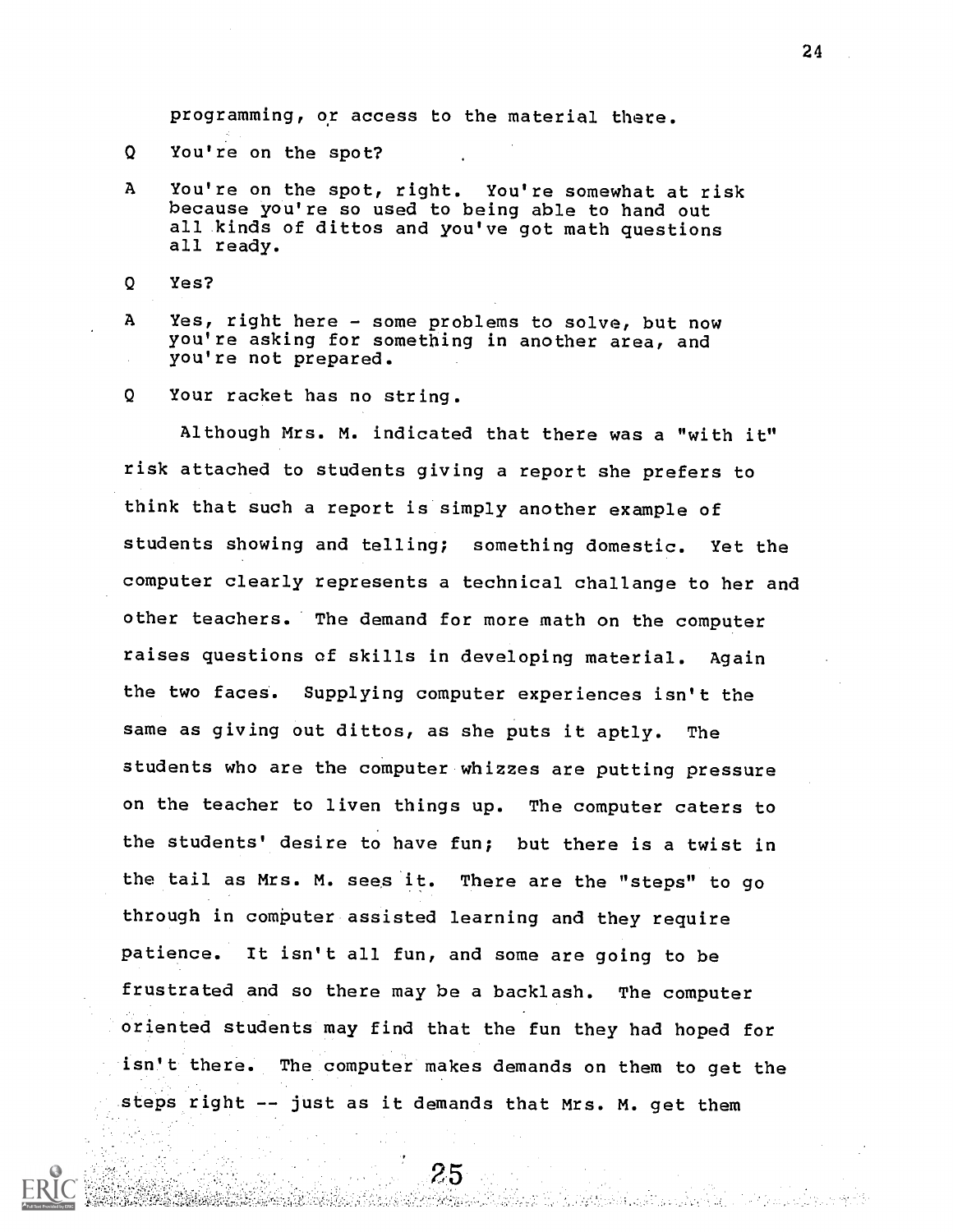ទៅ នៅពេទ្

#### CONVERSATIONS WITH MR. R.

MI:. R. participated in the same procedures as Mrs. M. His constructs were these:

- management decisions formal teaching
- computer related interaction non-computer
- . exploiting computer underuse
- student controlled learning teacher directed
- faster learners slower learners
- underequipped adequately equipped
- . computer related student demands non-computer

Of particular interest was Mr. R's notion of management and teaching in relation to computer experience. His views on this construct were explored in relation to a number of elements.

Situations Six and Seven [Tutorial program  $\gamma$ , as an answer that the student doesn't agree with; the computer asks the student to hypothesize] . We asked him to explain why he saw these as similar.

- Q So there seems to be a great deal of similarity here [between 6 and 7]?
- A It's one of these situations when he's not quite sure of what's going on, and he's asking the teacher to help him. One is not sure how to make a hypothesis. "Well, [the student says] O.K. I'm stuck, I'm not sure what they're asking about." And the other one "I don't agree with the answer." The first question he's going to ask is "Well, Mr.R- , what's up here?"
- Q Now I. was rather interested also that you saw this as a management problem rather than a teaching problem. How do you see yourself in that kind of situation? Why is it a management problem rather than a teaching problem?

A Well it's the kind of thing where I'm going to go over and maybe I'm not teaching. I may suggest, in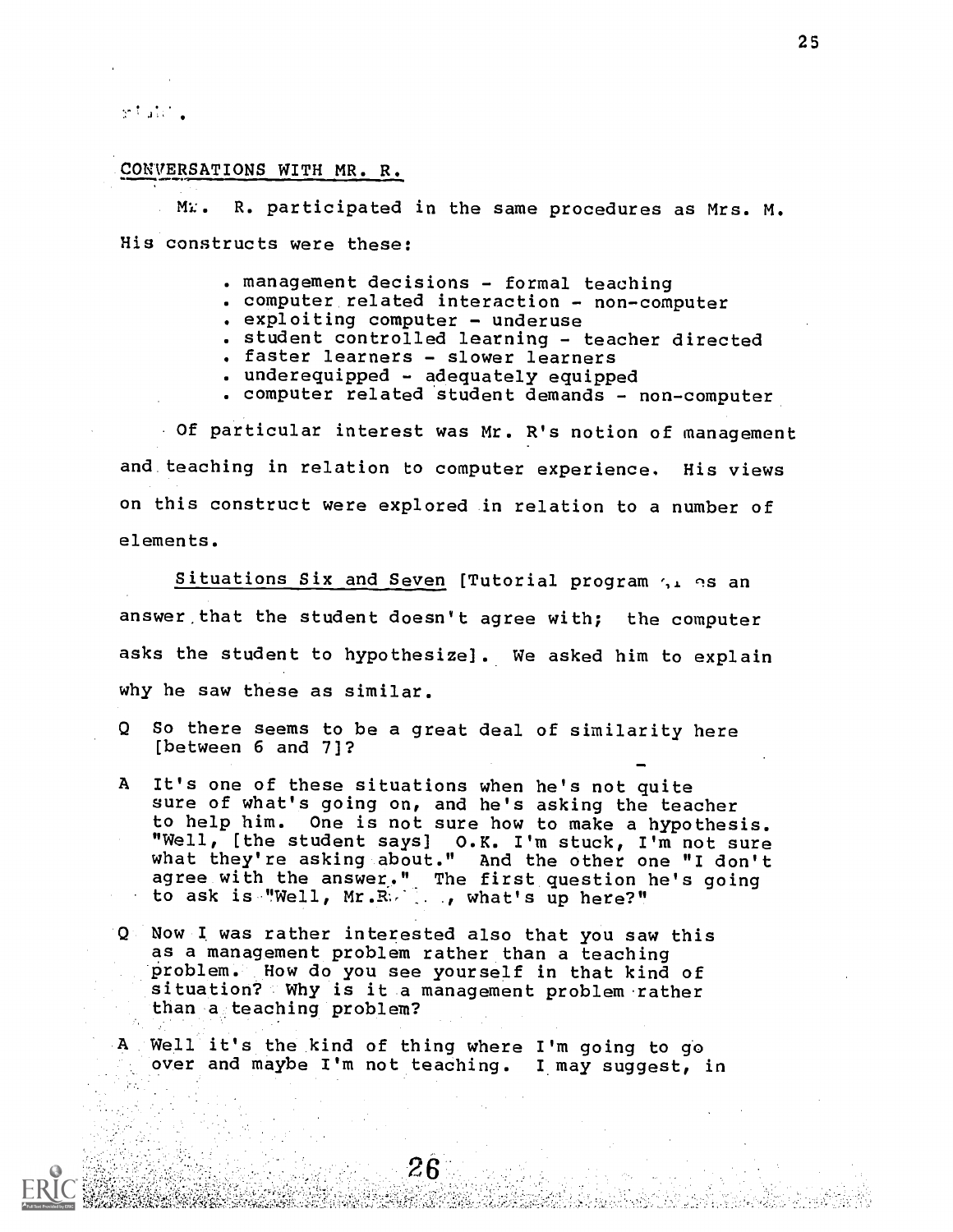the case of the hypothesis, "What are they asking you to talk about? Oh, O.K. Now we know what it is. Fine." I'm going to have to see if it is a management thing; is this person tackling something too difficult? Am I going to say, "Well, let's check this out"? Or am I going to ask him to try it again? I may ask him to go through the problem again, as opposed to really teaching. Do I have to teach this student? He's working on a tutorial program. Do I have to teach him something that's missing there? Does he not have the skill to handle that? To me it's more of a management thing. How am I going to get him to work out the problem?

#### A facilitator?  $\cdot$  0  $^{\circ}$

22. 法方法的原则

A When they say teach something, that is something you don't know, and I am going to instruct you in it. Whereas if I were teaching I'd be teaching the youngster how to hypothesize. When he says he's stuck, is he stuck on what does it mean to make a hypothesis"? - or is he stuck on "what they want me to hypothesize about"? He's obviously been working on something, and I must have instructed him in some skill somewhere. He's working with either a science lab, or a tutorial or something in mathematics or something. And as opposed to going over and teaching him something right on the spot, I'm going over and trying to help him get out of his dilemma.

For Mr. R. teaching is supplying something that is missing, while management is making sure the student can carry on and can actually  $d\mathcal{C}$  the work. The computer then carries on the management function allowing the student to mair,:ain the momentum provided by the impetus of the initial teaching which was given by Mr. R. His task as far as the computer goes is to unblock the flow and fix whatever .technical problem exists. We are seeing here the idea of getting the student "unstuck" much like what Mrs. M. talked 'About.

Situation 10: [Students work on Logo in hallway] In uome schools the computer is located in the hallway so that students can work on their own while the class does other

ka kacamatan ing kabupatèn Kabupatèn Kabupatèn Kabupatèn Ka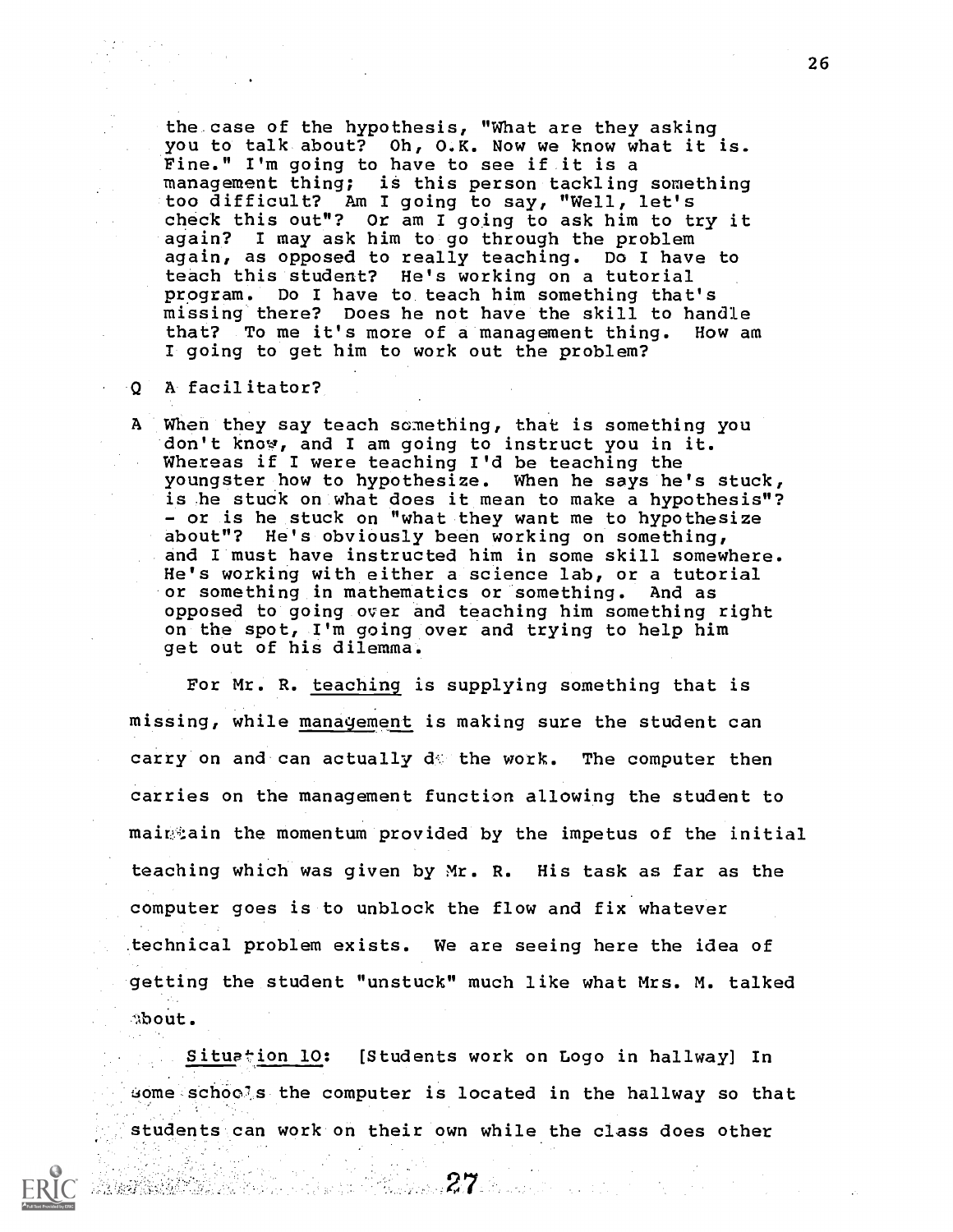work. Mr. R. found such an arrangement violated his idea of proper procedures. Why?

- It calls into question existing management procedure, Q you see it as a management problem as opposed to a teaching one. Can you explain this a little bit more?
- ${\bf A}$ Yes. You might send somebody out into the hall to do their normal spelling, or something. But sending someone out to use the computer - that's something new. It!s novel. You're putting them out on their own to use a complicated piece of machinery. Logo is new, by the way. It just seems to me it's a whole new era to send a youngster out to use a computer. ?eople used to use the hall as sort of a place to do a little extra work and maybe a bit of painting. Here you've got the machine out there and you're sending them off on their own. Well, when you're saying Logo planning, it's not a formalized structure. They're doing their own thing out there, and they may be stuck and they're going to come back to me and ask for me to give them a hand. I'm going to be asked to leave, and I'm going to have to decide how I'm going to have to work that. Myself, I wouldn't put the machine in the hall. [Laughter]

The complicated machine is no longer under the direct supervision of the teacher. It is the machine itself that is the focus on interest. Will the students be able to keep going without getting stuck; that is run into mechanical problems rather than say problems to do with Logo itself. Yet it may be the case that the mechanical and instructional problems are joined together in some way in Mr. R.'s view. Doing Logo, yes; but doing it using a machine; either the machine can go wrong, as in a communication problem (can't see the board) or the ideas may be beyond the student (can't understand what is on the board).

Situation 14: [A student is complaining that he/she

.8∦

19. 그 가족 사람들은 아이들이 아니다.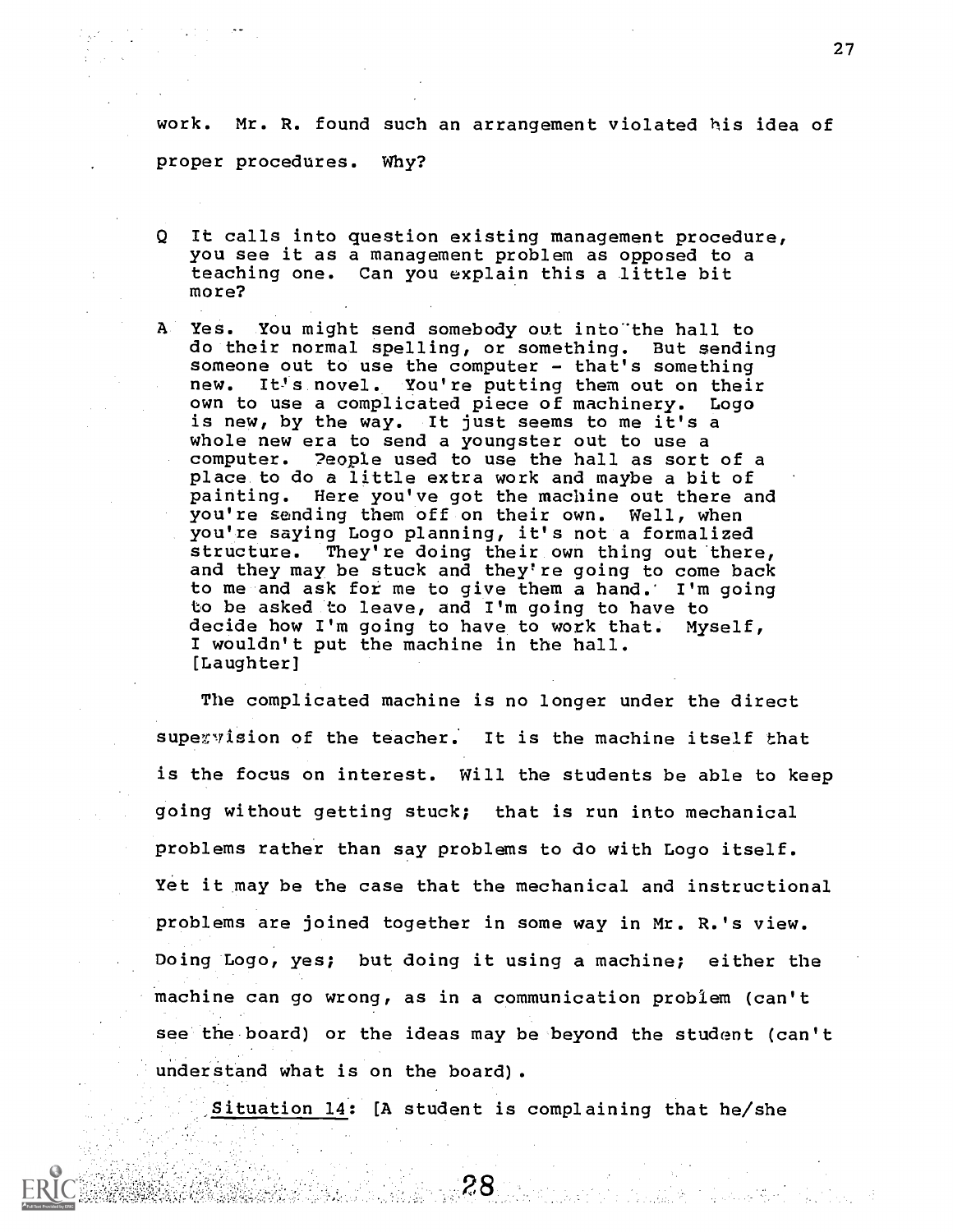doesn't want to work with another student at the computer]. Why is this a teaching problem?

- Q This is rated as a formal teaching role, rather than a management role?
- A Yes, to me its a situation like, [the student says] "I don't want to work with Harry whether I'm working on a textbook, or a group project." It's not necessarily linked to the computer. So I have to decide why doesn't George want to work with Harry, and again that's management. I have to decide whether to say, "Sorry George you're stuck with him, or is there a particular reason." Then I could say<br>"O.K. You'll work with somebody else. that's all.' You'll work with somebody else, that's all."
- $\mathbf{Q}$ So why is this related to a teaching role, rather than a management role?
- A Well, because sometime I'm going to have to talk to people and say, "Maybe just because you don't want to work with somebody ..." I'm going to be teaching a little skill in society; in working with people here. I guess social graces, if you want to call it that.

Again Mr. R. makes a distinction between carrying on with things by providing a way of unsticking a situation and using the situation to teach. In the case of non-cooperation he sees the possibility that an easy management solution isn't available and that a "lesson" on social graces might be needed. Nothing new here as far as the computer goes but another instance where a decision has to be made about how to keep things going.

Mr. R. sees only domestic issues at work here. The fact that with few machines considerable student collaboration may be needed doesn't seem at issue. The trojans haven't arrived. Situation 3: [A student visits the class to share computer expertise] Where the computer does raise new

29

그 앞 나와 그리고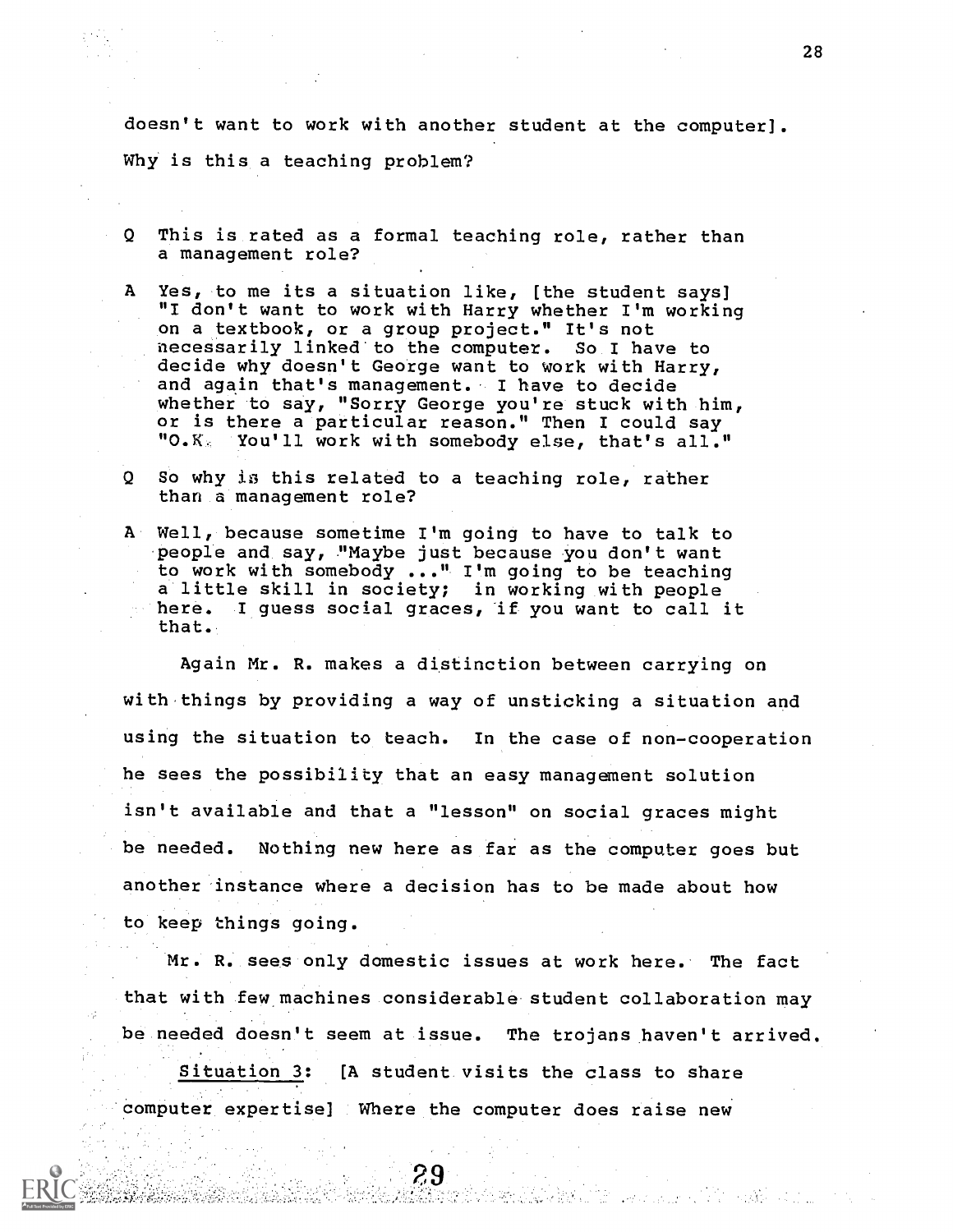managment issues is with the technical expertise that

its use really does demand. Take the case of the student who visits the class to help the teacher. What sort of a management problem is this?

- How do you feel when a student comes in and offers ହା this kind of help? And how do you see your role while he's in the classroom?
- A Where the problem comes is that he's going to be doing things on the machine that I may not know how to do. I have to kind of leave him on his own as far as the technical stuff is concerned, but I have to watch it myself, manage it, and handle the situation. I think also, I'm going to have to learn<br>some of that. That's the other side of the coin. I some of that. That's the other side of the coin. I<br>may be learning from the youngsters. Which is fine by me. It doesn't bother me at all. I don't feel threatend by it. But it's just new. It's something new, the computer is new, and what you can do with it is new. And the fact of having students who know far more about it because they have their own machine, is a new element. It's not under existing procedures, because you're dealing with something that's new. I've had students come in and help with mathematics, but it would be rare to find a student who knew a great deal more than grade 8 mathematics in grade 8. But there are a lot of kids that would know more than what we would be attempting to do with that computer. Because I have about 6 kids in there who have their own machine. In some cases as good as the machine as I've got here.
- Q Well, lets look at some of the other things that came up. In what ways is the [student coming to your room] exploiting the computer's capabilities?
- A If you have someone there who can utilize it, and do more with it, an experienced person who knows something about it, then I'm utilizing what that machine can do. If I say no to him, you can't do<br>that. Then I am not using that machine to its Then I am not using that machine to its fullest capability. And if that information can come from a student, great!! More power to it.

Q But is this actually a characteristic or feature of the machine, or is this a situation which lends itself to the computer?

30.

PARA ANDRA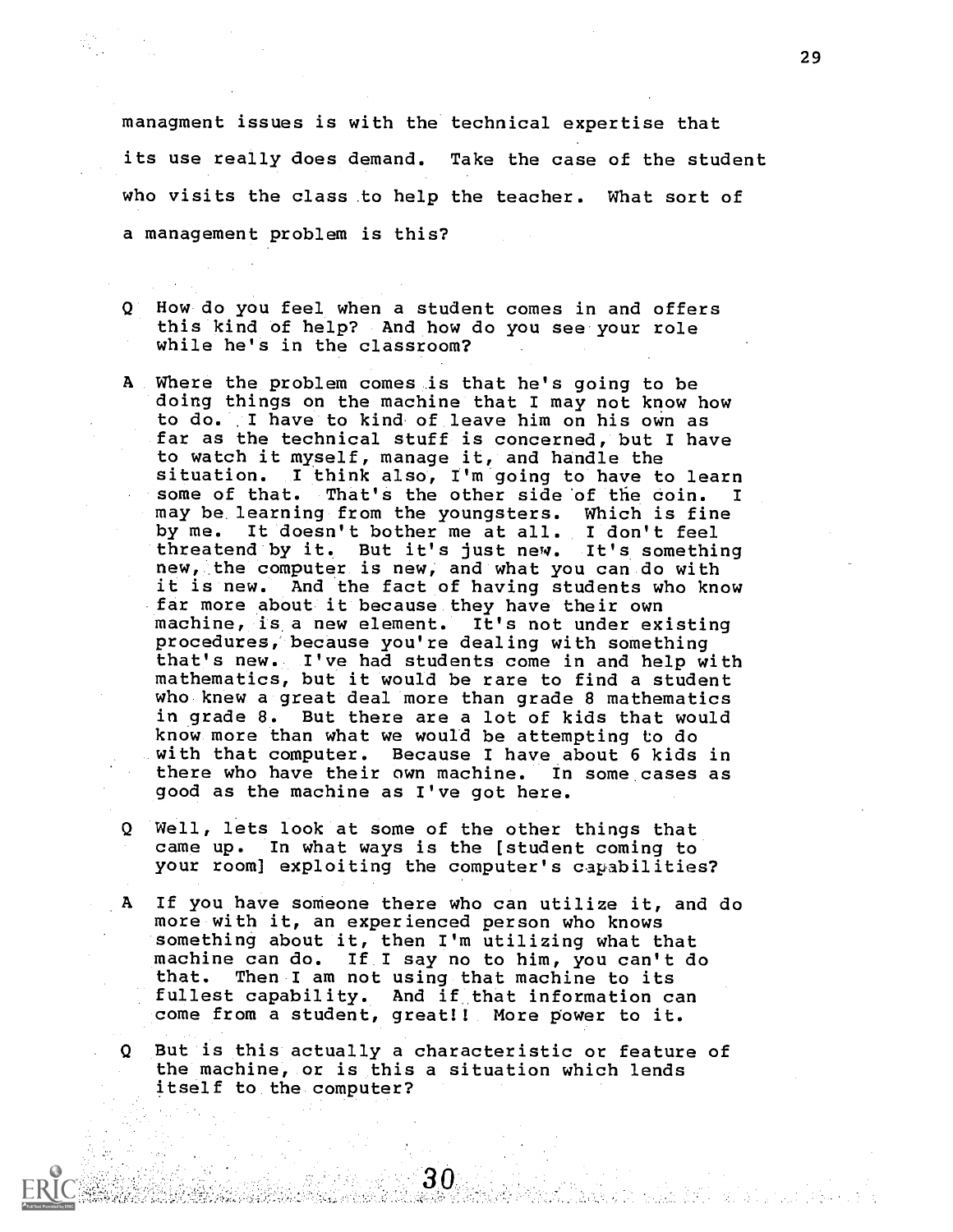- A Well, I think probably a little bit of both. mean, you can't use something if you don't know how to do it. And that's why I rated that yes. I'm going to use the computer to the maximum capabilities I can here, because I have somebody who<br>can do something with it - that I can't do. And if can do something with it - that I can't do. I can't do somsthing with that machine, then I'm not utilizing it, until I learn how to do it. And if I have someone who can utilize it - great!! In other words, if that person wasn't there that situation wouldn't get done and the computer would be underutilized.
- Q But is it important in terms of the students learning, or important in terms of the computer?
- A Both. Because the person who's going to benefit from this will be my class, or myself, and it's going to be important to the students, because whatever I'm going to use that for, I wouldn't have used it otherwise. But it's hard to put it in words, in the sense that if I had a computerexperienced person who can teach me to do something with that machine, then those kids are going to benefit, because I'm going to do it with them. If they didn't do that with me, or maybe directly with another student, then I haven't used what I have there to the greatest advantage. It might be using the video recorder, and not using it to play back and re-play again, or something like that. I'm not using it to the full capability of the equipment. I'm not using it to the full capability of the equipment. If I use this computer student who knows his business - sure, them I'm using the machine to its full capability.

Mr. R. has found that some of his students know more than he does about computers. Just what these students have to offer isn't all that clear; what is clear is that their potential contributions have to be managed somehow. The ambiguity is that what the student can teach isn't clear and since for Mr. R. management is the maintenance of the momentum engendered by his own teaching, how to manage the teaching of others becomes moot; either the teaching of other students or of the programs on the machine.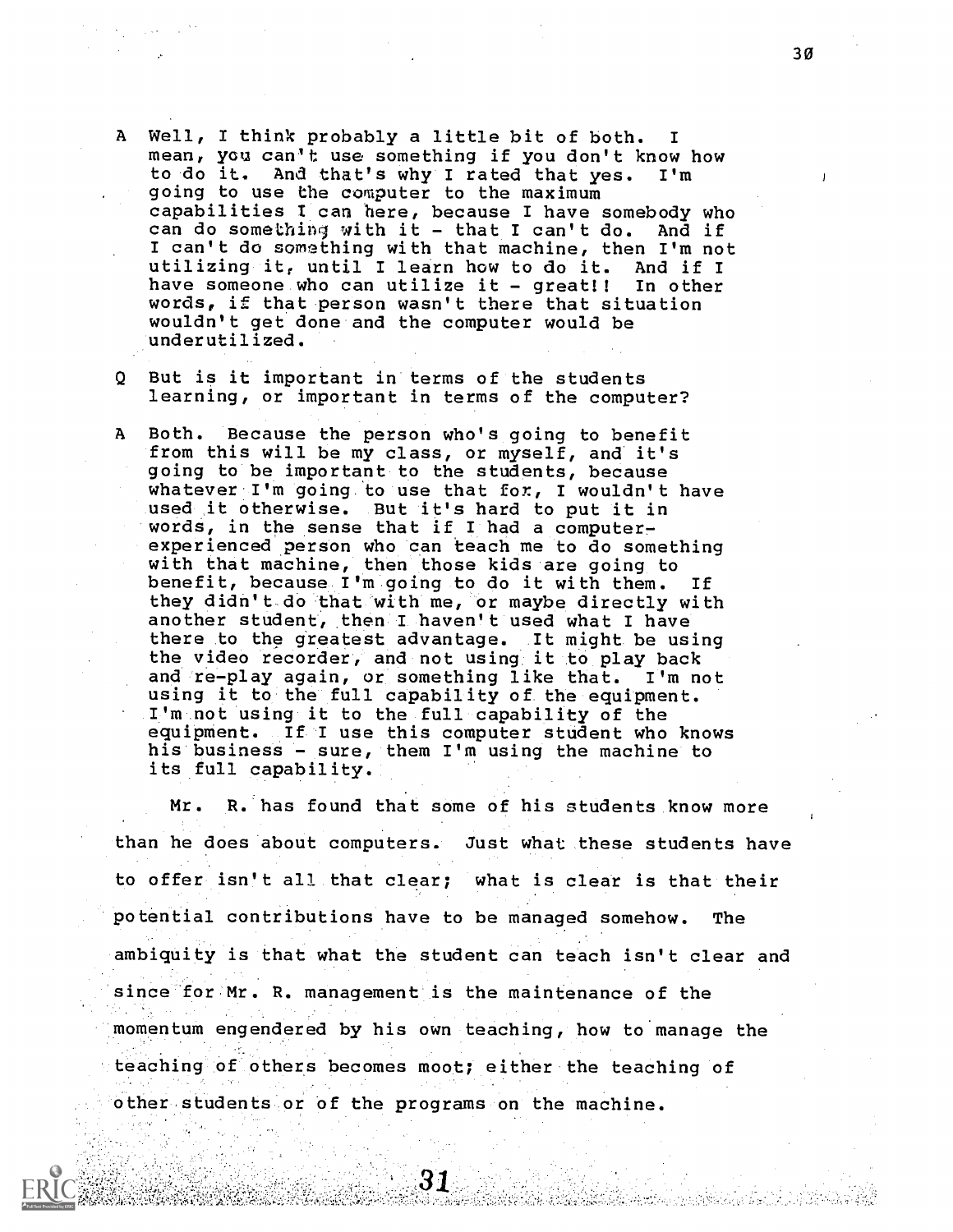He is clearly concerned that the computer be used to its maximum capability however it isn't clear what the nature of those capabilities are, but they have something to do with the machine itself; just like the capabilities of a VCR comprise things like re-play.

Like Mrs. M., Mr. R. is faced with a technology whose possibilities are new. The rules of the game are not yet established and what teachers are to do about it far from established. The central question seems to be how much will teachers need to %now about it and that depends on what "it" is. Just what sorts of things can be done with microcomputers and which of those things are likely to be well within existing classroom routines, which are at the margin and which beyond the pale?

The problem of how to view the technology can be seen in Mr. R.'s comments about the benefits associated with familiar machines. Mr. R. sees the computer as a new kind of machine. Where it breaks down, it is like any other machine. This view emerges in his response to situation five.

Situation 5: (Teacher removing stuck diskette]. It is interesting that Mr. R. sees a stuck diskette as similar to a broken projector.

Q The teacher is removing a disk from the diskdrive. A Yes. To me that's just basically just the same as the film projector breaks in the middle of the lesson. It's something you fix. If you can fix it

31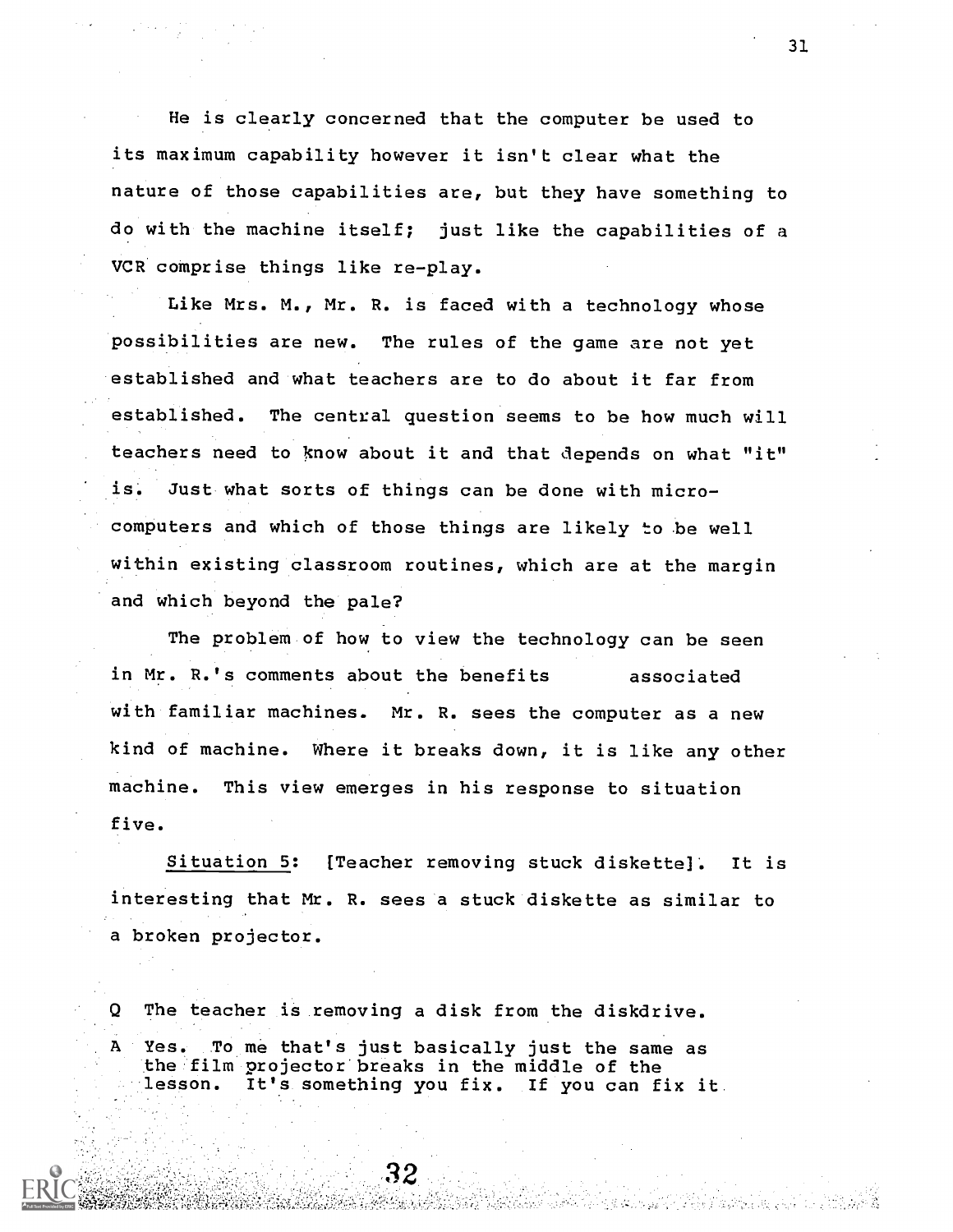you go on. If you can't you stop, and go on with smething else. Like with the machinery back there if I can go back and fix something quickly, O.K. If it's going.t take an hour, then I say "I'm sorry guys, it's down for a while. We're just going to have to do without it." It's more like a mechanical breakdown or something like any piece of audiovisual equipment I would use. I didn't see it as a very important item myself.

- Q All right. You didn't relate it at all to classroom management or formal teaching. Does it call for particular procedures to be set up so as you know what to do in those circumstances, or is it not related to this at all?
- A No. I just think that when they said I'm removing<br>it. To me it was just the kind of thing that it To me it was just the kind of thing that - it was just a mechanical breakdown. And normally, I don't, in my classroom, I don't have the students running the machinery. And it's the kind of thing I fugre that when something breaks, and they say "Mr. Walsh this thing doesn't work" and I say "O.K. We'll try to fix it", and if we can't I say, "O.K. guys we just have to'leave it. You know, we just don't have it for a while, if it's broken." That's the way I look at it.

The stuck diskette was no more than like a broken film projector. Having the computer "down" was just the same as having the film projector "down" and to be handled in the same way. If it could be fixed quickly then it would be; otherwise abandon the plan and go on with somethin else.

Mr. R. saw the down situation as related neither to formal teaching or management, just a broken machine, or like a lost book. If it isn't there we will have to make do. The interaction between child and machine isn't keyed on here. The program on the machine isn't the focus. That isn't what is down, but the machine itself. The program isn't seen as "teacher" but as some kind of managed activity dependent somehow on the teacher; just as a film is dependent on the teacher. If the program were seen as

33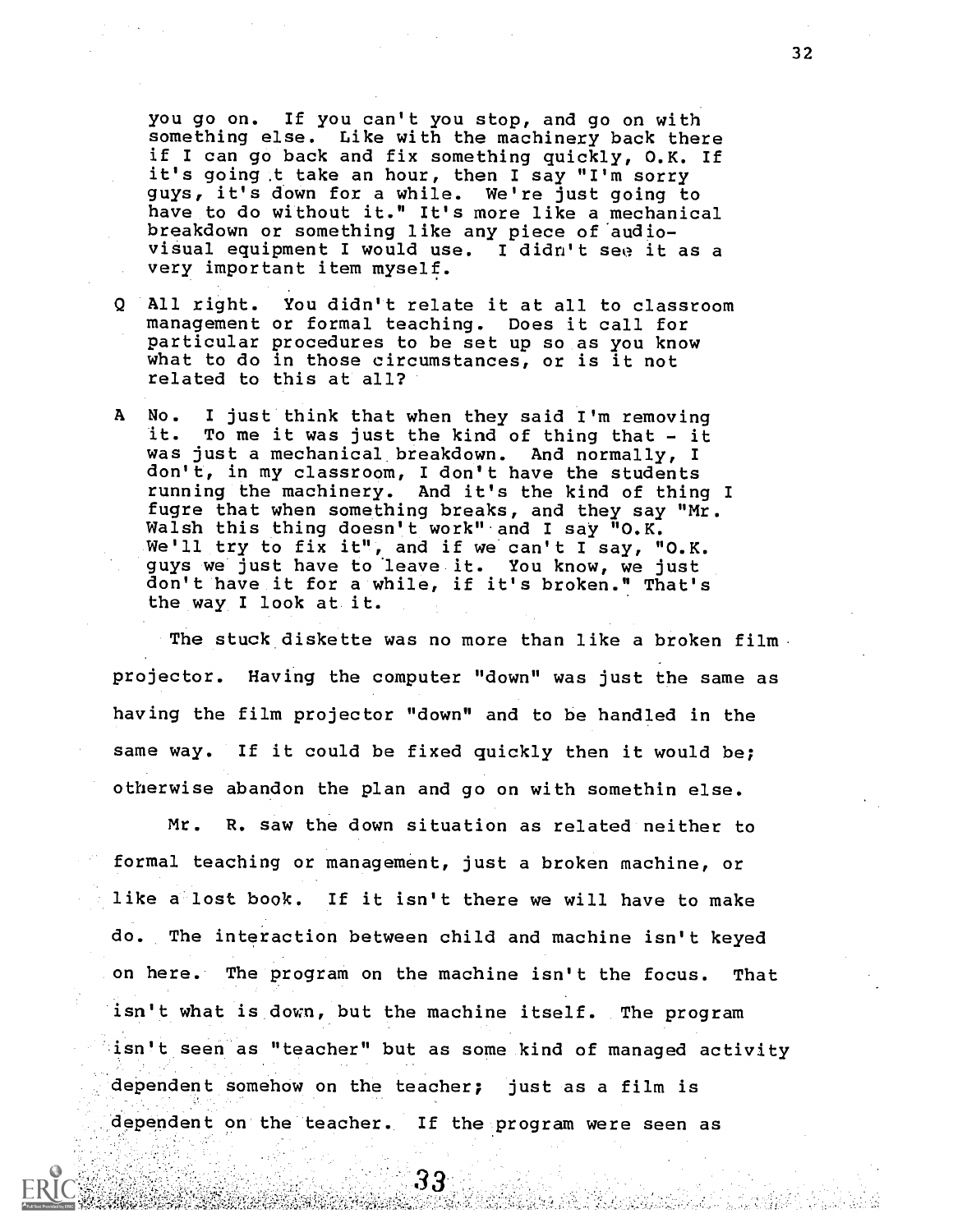"teacher" then the stuck diskette would have implications beyond ordinary machine malfunctions.

This does not seem to be the way Mr. R. views the machine. The machine seems to be incorporated into an existing view of classroom aids for now, pending perhaps resolution of its possibilities for teaching that are yet unclear.

## CONCLUSION

Both Mrs. M. and Mr. R. are concerned about instrumental matters. Can they ensure that work with the computer will have the same flow as other work they manage? Both recognize that they have to keep an eye on what is happening and that in Mrs. M's case more intensive monitoring seems to be required. In Mr. R's case the kind of intervention he sees demanded of him is similar to that of any other machine that needs "fixing" at times. Being stuck for him is being caught in a familiar technical problem. Both recognize that their own capacity to deal with the potential demands of the technology is in doubt. Some students understand the machine in ways they don't and it isn't clear what the boundaries are of a reasonable teacher capacity.

The computer is thus seen both as something old and as something new; teacher's pet and trojan horse. Pet in the sense that it is something they can treat as domesticated -house trained. Routines which are familiar are extended to the computer; perhpas there is a bit of an edge to it but really nothing new. Students still have to be monitored as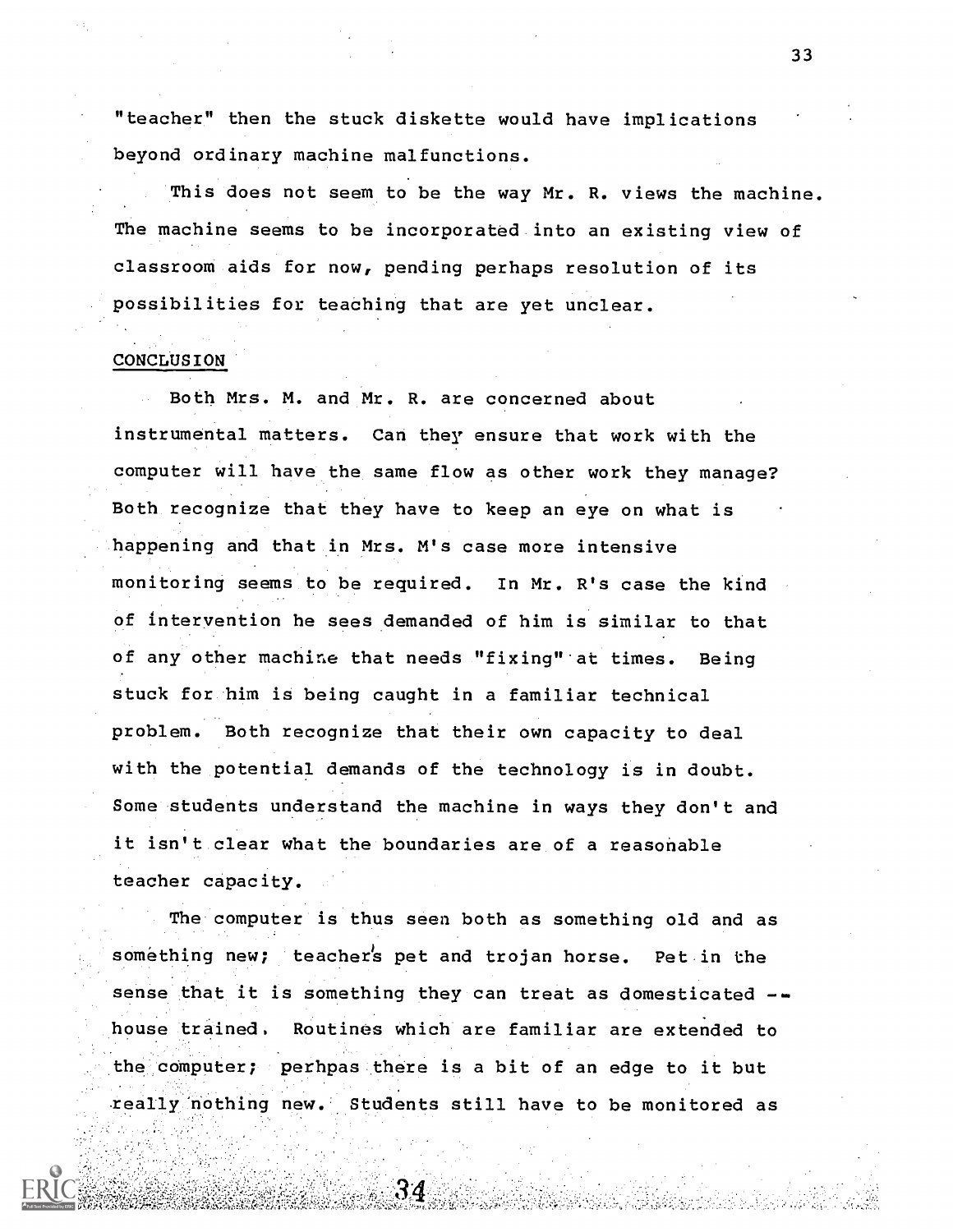before; rewards can be distributed as before; some children can show their special talents as before; students make unacceptable demands as before. Equipment still has to be fixed as before; interesting new things can be incorporated into the classroom as before. The computer is domesticated.

Yet, there really is something there that isn't so domesticated. There are potentials in the way the technology can be used, as indicated by what some students can do that the teacher can't do, that seem to be troubling, and for which familiar patters of response may not be adequate.

What to do if the students get really stuck and you can't help? The way programs are made may make it difficult for teachers to help their students. The "pages" of the computer are not on view. How to assess the requests of students for more of what is on the computer? Is the computer just another adjunct of the teacher's teaching; something to be managed as an auxillary? What if the computer is teaching something the teacher doesn't teach? What if the computer is asking for types of intellectual activity the teacher doesn't stress? What if the student asks the teacher for advice about what is going on in a program thus placing the teacher in an auxillary role? Who is managing whom in this case? Who is doing the teaching? What does it mean to fully use the potential of the computer? What is the potential?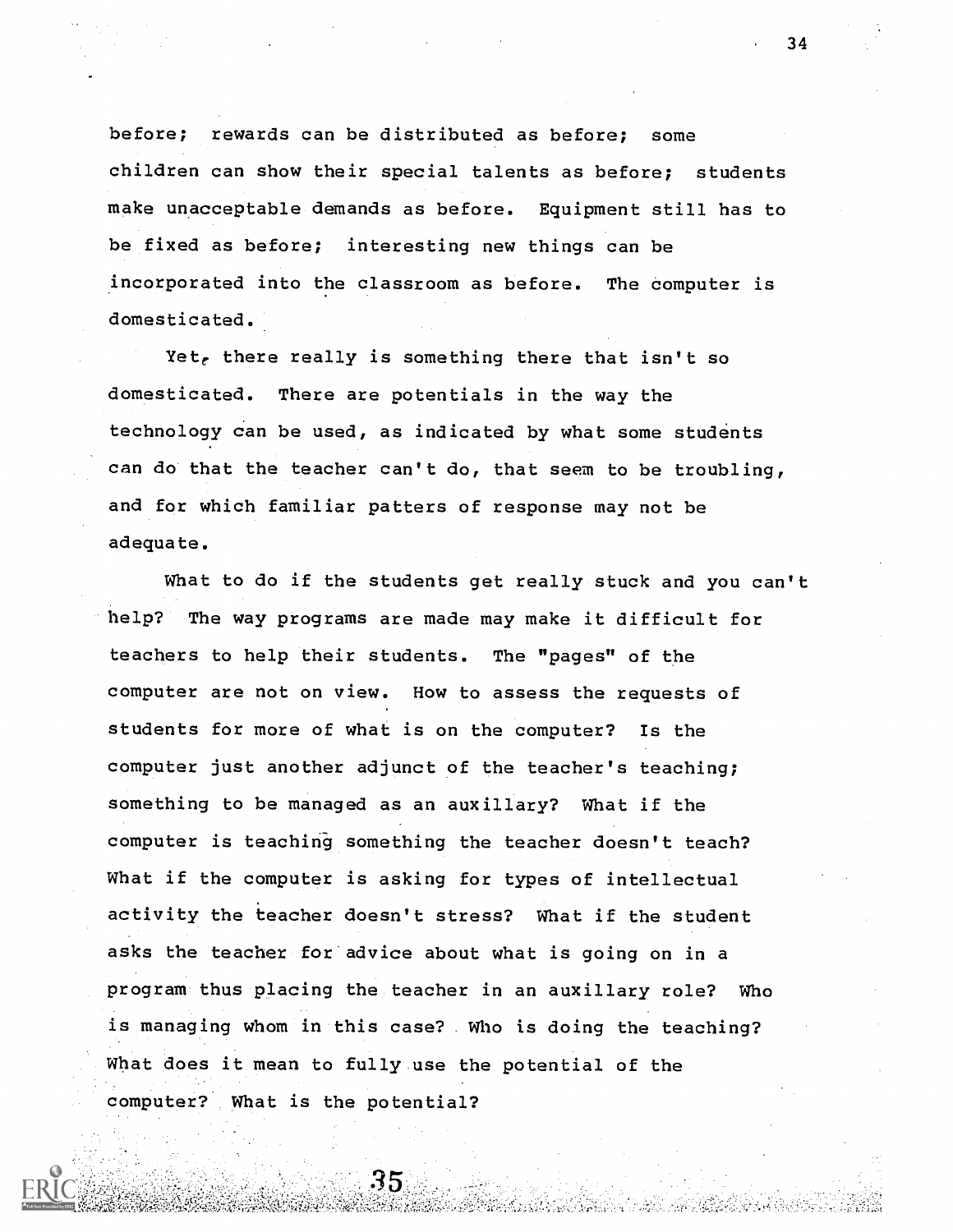Such questions seem unresolved. They are the trojans in the horse that threaten to undermine the sense of domesticity that having a pet engenders. It is hard to know how these matters will be resolved, but it is likely that at risk are the expressive elements of a teacher's work. How will teachers cope with threats to their standing in the eyes of their students as helpful, reliable people able to break up logjams, unravel knots and keep things smoothly running? How that question gets answered might give us some clue to understanding how computers actually get used by teachers in classrooms. Stay tuned.

### Wote:

I am gratefulfor the assistance of Mrs. Sandra Eaton who as as a research assistant with this project shared classroom observation and interview tasks associated with the data gathering.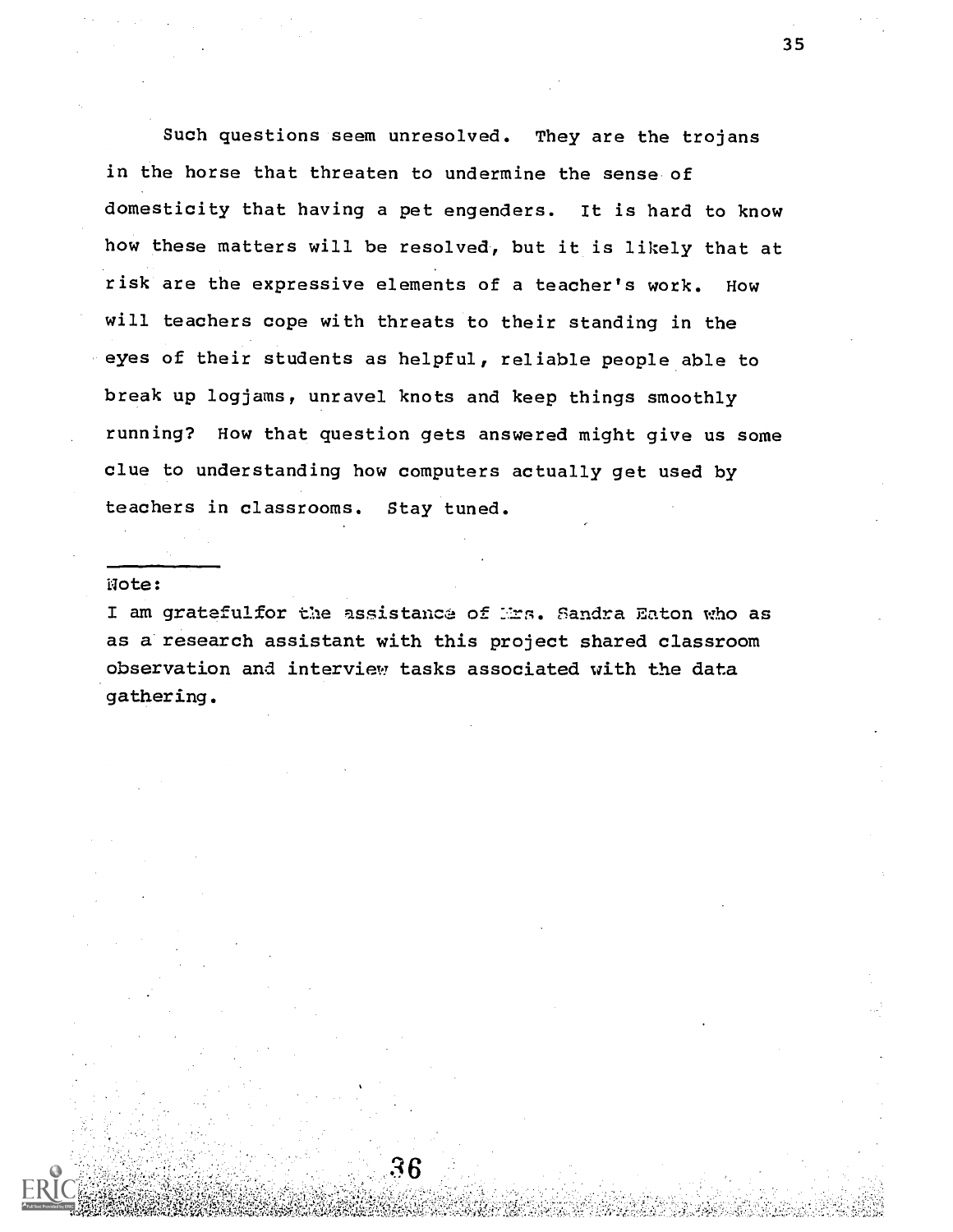#### References

Berlak, H. and Berlak, A. Toward a political and social psychological theory of schooling: an analysis of English informal primary schools. Interchange, 6, (1975) 11-22. Brine, J. The microcomputer threat to classroom order. Paper given at Canadian Society for the Study of Education annual conference, Vancouver, 1983. Bussis, A. M. et al. Beyond surface curriculum. Boulder: Westview Press, 1976. Calderhead, J. Teachers' classroom decision making. London:<br>Holt, Rinehart and Winston. 1984. Holt, Rinehart and Winston. Carlson, R. Adoption of educational innovations. Eugene: Centre for the Advanced Study of Ed. Admin., University of Oregon, 1965. Duffy, G. A. A study of teacher conceptions of reading. Paper presented at the annual meeting of the American Educational Research Association, San Francisco, 1976. Hawkins, J. Learning Logo together: the social context. Technical Repot No. 13. Bank Street College of Education. N.Y.C. 1983. Kelly, G. The psychology of personal constructs. New York: Norton, 1965 (2 vols.). Larsson, S. Paradoxes in teaching. Instructional Science, 12, 1983. Nicholls, G. Opinions of a math head (on innovation) . In Proceedings of Curriculum Implementation Symposium (compiled by G. Flewelling); Grand Valley Mathematics Association. Xerox. 1983. Olson, J. Teacher constructs and curriculum change. Journal of Curriculum Studies, 12, (1980) 1-11. Olson, J. Teacher influence in the classroom: a context for understanding curriculum change. Instruction of Science, 10, (1981) 259-275. Olson, J. What makes teachers tick? Considering the routines of<br>teaching. In R. Halkes and J. Olson (Eds.) Teacher thinking: a new perspective on persisting problem in education. Lisse, Holland: Swets Publishing Service, 1984. Olson, J. and Russell, T. Themes and issues: Introduction to the case studies in J. Olson and T. Russell (Eds.). Science education in Canadian Schools. Ottawa: Science Council of Canada, 1903.